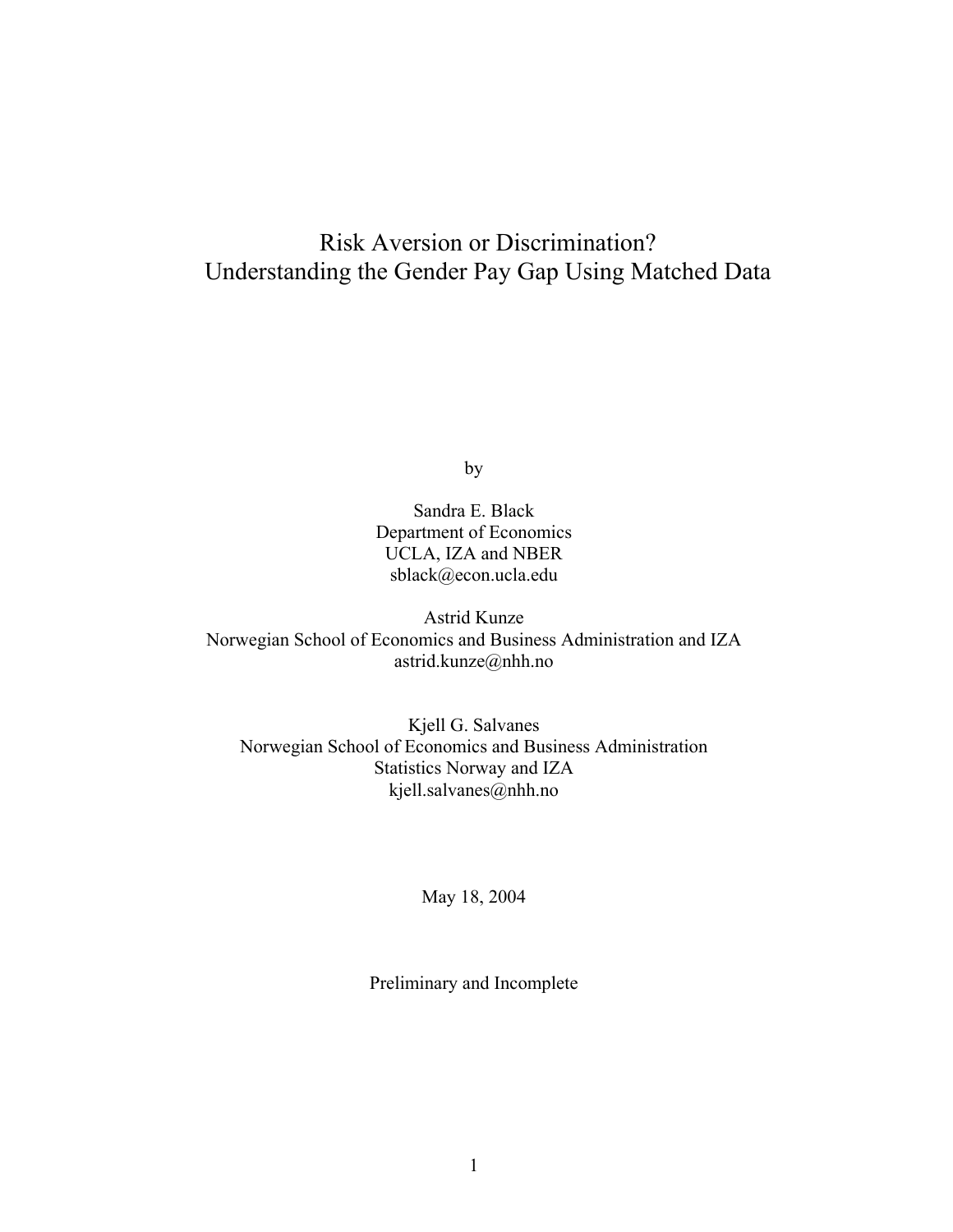### **Introduction**

The last 20 years has seen great labor market progress of women across many different countries. While a number of papers have attempted to decompose these changes by focusing on differences in human capital between men and women along with changes in the overall structure of wages<sup>[1](#page-1-0)</sup>, there is a much smaller literature relating differences in wages to differences in employer characteristics. In particular, how much can be explained by the sorting of workers across establishments? Is it true that women work in industries/occupations/jobs that pay less, and is this changing over time? If yes, what are the possible explanations for this sorting? Is it discrimination or is it gender differences in preferences?

Much of the literature of the sorting of workers across industries, occupations, and establishments has been limited by the absence of large matched employer-employee datasets. The two most prominent studies are the one by Groshen (1991) and Bayard, et al. (2003). However, these two studies come to very different conclusions. Groshen's study of five specific industries suggests that sorting can explain almost the entire wage gap; after controlling for percent females in the establishment, occupation, and establishment-occupation cell, she concludes that no gender wage gap remains. In their more representative study, Bayard et al. (2002) conclude that a substantial gap remains after controlling for occupation, industry, and establishment-occupation cells. The question therefore remains: Are men and women treated equally within occupations in the same firm?

This paper has two goals. The first is to reconcile the findings in the literature using a unique employer-employee matched dataset from Norway that follows the population of individuals over 15 years and has detailed information on occupations and jobs along with actual weekly hours of work as well as weekly pay including bonus payments. Because of the

 $\overline{a}$ 

<span id="page-1-0"></span><sup>1</sup> See Blau and Kahn (1999) for more details.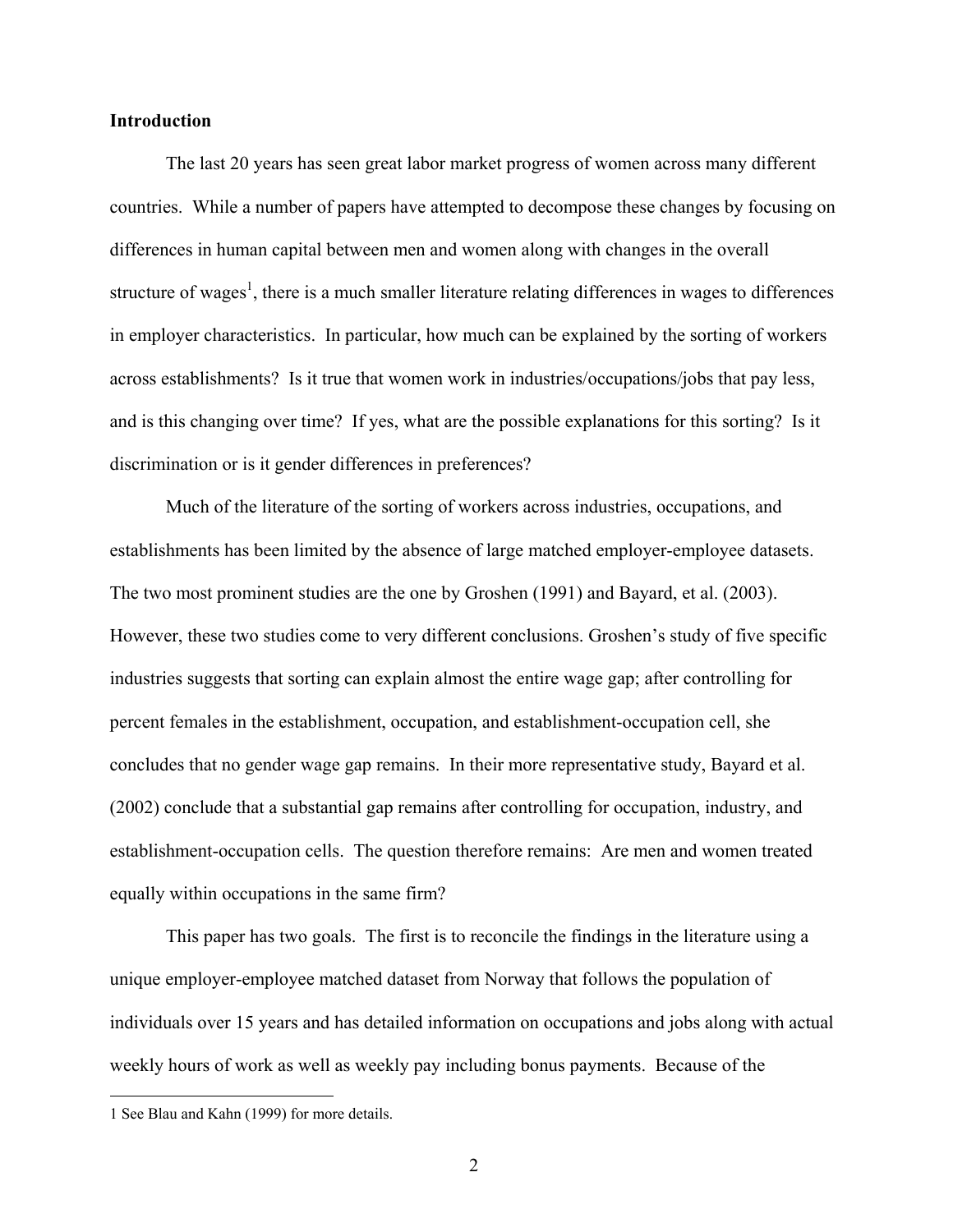availability of this detailed data, we are better able to examine the sorting of workers and determine which establishment characteristics can help explain differences in pay between men and women. Importantly, our data also contains information on plants' revenues and profits. This allows us an extra dimension with which to explore the relationship between sorting and firm performance.

We find evidence that sorting of workers can explain some, although not all, of the observed gender pay gap between men and women. Given the evidence that sorting of workers does play some role in the determination of gender differences in pay, our second goal will be to seek to understand what causes this sorting. There are two obvious explanations. The first is that women have preferences for these lower-paying jobs because of other features of the job. One possibility is that men and women have different preferences for risk and lower paying firms also provide lower variability in wages. While there is some evidence of this, the literature is quite limited in this area. The second is that firms are engaging in discriminatory behavior and paying equally capable women less than men.

Preliminary evidence suggests that women are more likely than men to work in firms with low profits as well as low variability of profits. We first document and then explore this relationship in an attempt to distinguish whether this represents risk-aversion on the part of women or discrimination on the part of the firm.

Section 2 of our paper discusses the relevant literature on sorting and gender wage differentials. Section 3 discusses our data, while section 4 presents our methodology and results. Section 5 then explores the results a bit further, focusing on the relationship between gender pay and firm performance, both in levels and variability. Section 6 presents concluding remarks and discusses future extensions to this work.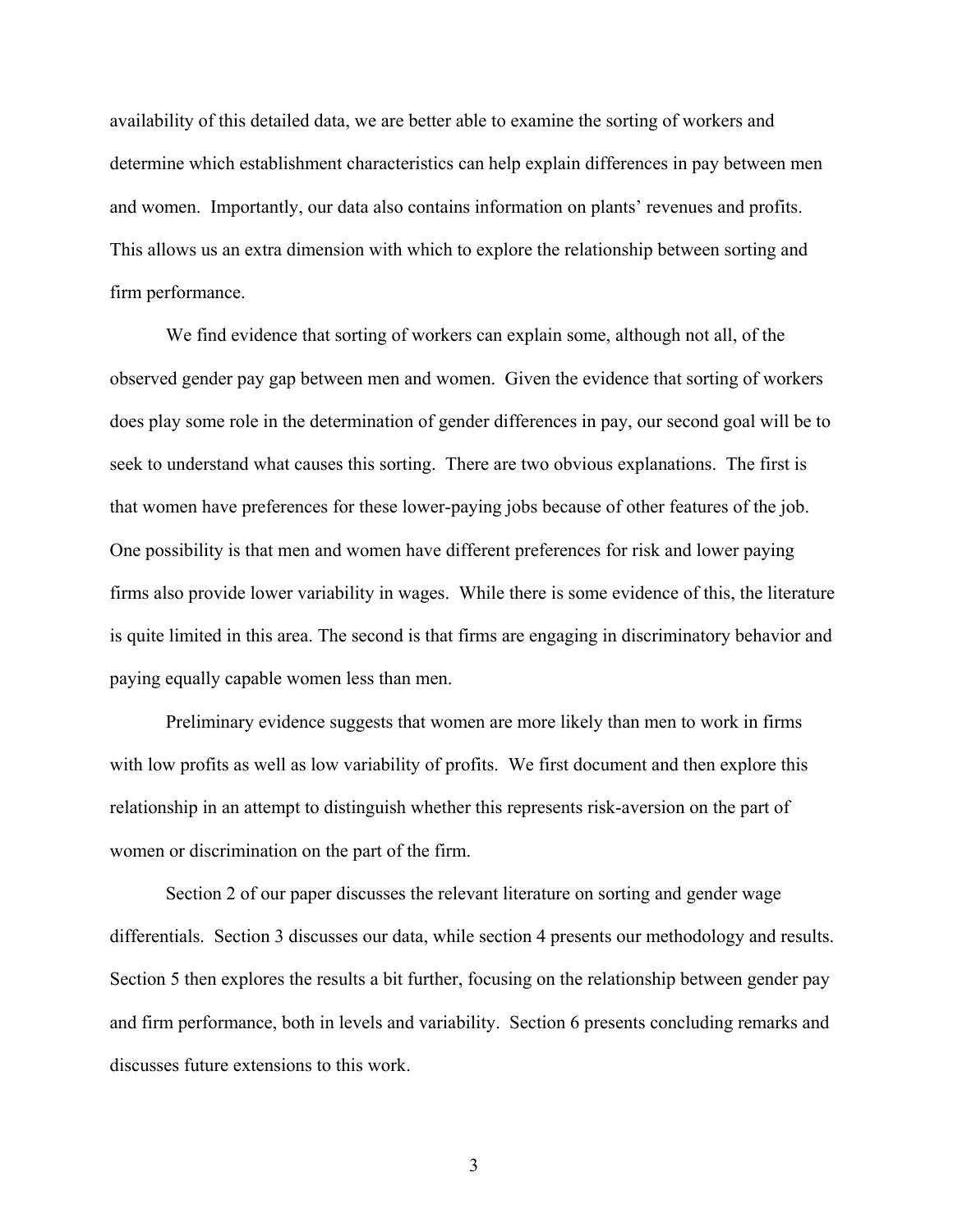### **Background**

There is a large literature examining gender differences in labor market outcomes, particularly focusing on the role of changing human capital accumulation or differences in the overall wage structure as explanations.<sup>[2](#page-3-0)</sup> Because of data limitations, however, fewer studies have been able to examine the sorting of workers across firms and jobs.

Dolado, Felgueroso, and Jimeno (2003) compare the European Union and the United States in terms of occupational segregation by gender and find that occupational segregation is higher in the EU than in the US and is mostly due to a lower share of women in executive and managerial jobs. Given the broad nature of the paper, covering a number of countries but with data limitations including only 1 year of data, these results provide a good starting point for more detailed work on the topic.

Some of the best known papers of this type include work by Groshen (1991) and more recent work by Bayard, Hellerstein, Neumark and Troske (2003). Groshen uses data on a limited number of sectors and finds evidence that sorting of men and women into industries and jobs can explain much of the gender wage gap. Bayard, et al, however, using a different dataset on matched employer employees covering more industries and occupations, find sorting to be less significant and argue that there is a substantial residual left unexplained, even after extensive controls for industry and occupation are included.

Unfortunately, both of these papers suffer from data limitations. Groshen uses the Bureau of Labor Statistics Industry Occupational Wage Surveys with information on establishments, wages and jobs for one year in six manufacturing industries. Bayard, et al, have more extensive coverage and are not limited to manufacturing sectors, but they are limited in the quality of their match. They take self-reported demographic characteristics from the Census long

<span id="page-3-0"></span><sup>2</sup> Blau and Kahn (1997), O'Neill and Polachek (1993)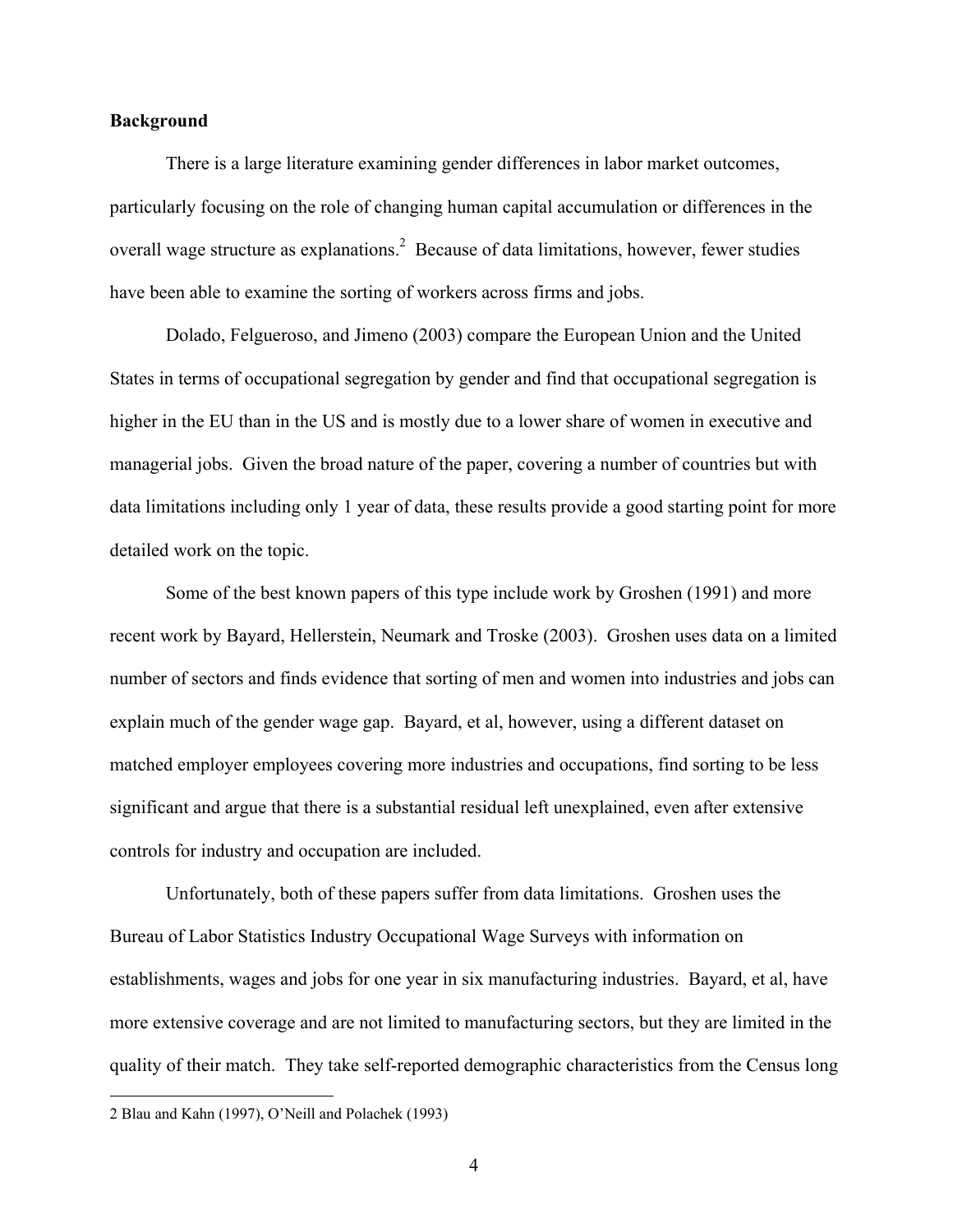file and matched the addresses of the place of employment to the Census Bureau SSEL file, which contains information on payroll expenses, employment and whether or not the establishment is part of a multi-establishment firm. Because workers and firms are matched based on industry-cell location, they are only able to match establishments unique to an industrylocation cell. The matching process is not random, leaving them with a selected group of workers and firms. Our data are superior in a number of ways, including high quality information on a number of worker and firm characteristics covering the population of firms and workers within these firms.

Datta Gupta and Rothstein (2001) use Danish data to examine how the segregation of women into occupations, industries, establishments, and job cells impacts the gender wage differential. They conclude that occupation has a much larger role than industry or establishment in accounting for the gender gap in full-time private sector wages in Denmark. However, substantial residual wage inequality persists even within job cells.

There are two advantages of our paper over the previous literature. First, we have detailed establishment level and individual level data on the population of workers and firms in the manufacturing sector in Norway over an extensive time period, providing a significant data advantage over studies on the United States. Within this data set, we have very detailed job information, including a job hierarchy measure within occupation that allows us to compare levels not only within occupation but across occupations as well. The second advantage of our paper is our ability to match the employee-firm data to firm performance measures such as profits over an extended period of time. As a result, we can take the next step in this literature and focus on the potential causes of sorting among women and men.

**Data**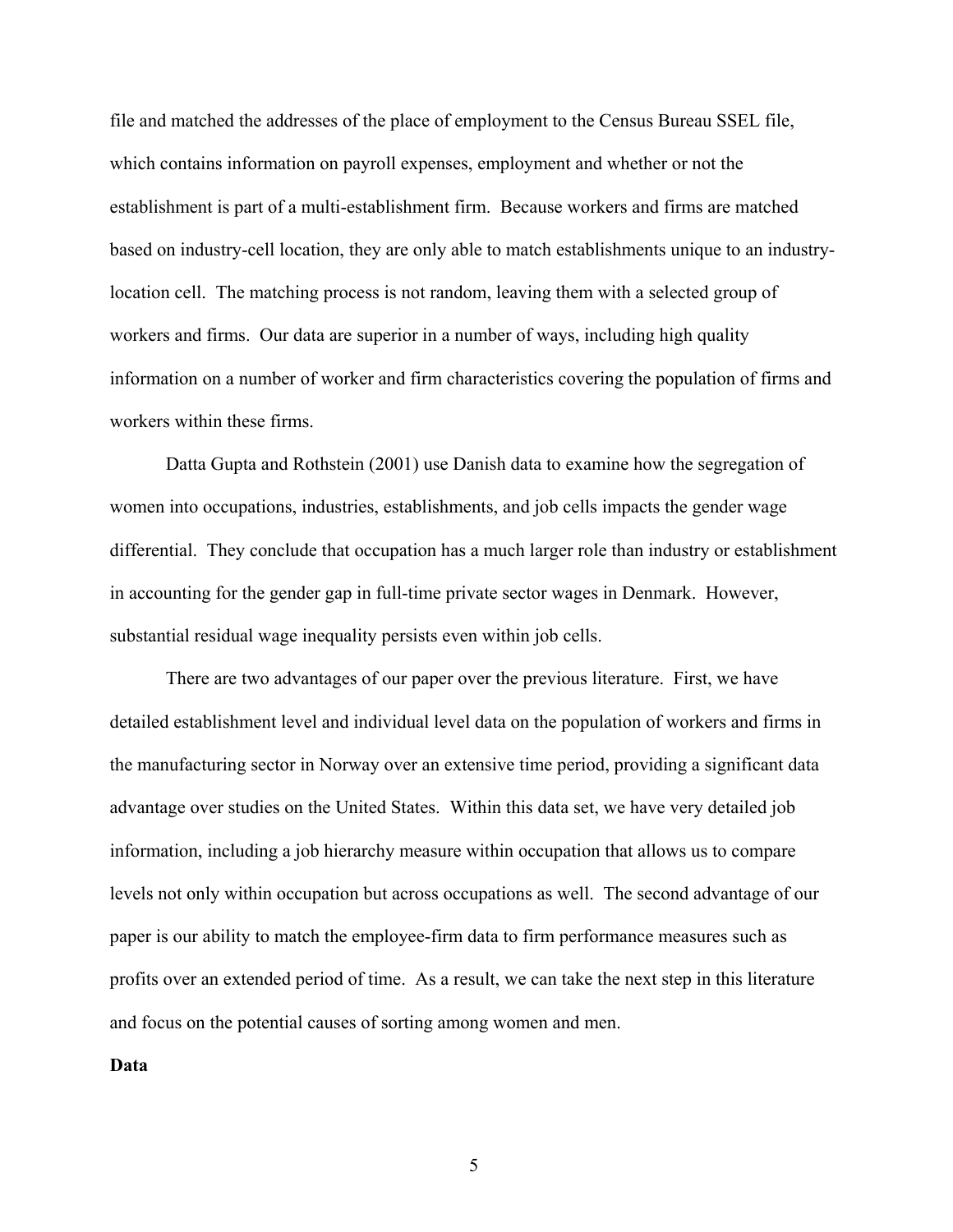For the empirical analyses we use Norwegian matched employer-employee data. The data set consists of employment and wage data for white collar workers based on data for the period 1986 to 1997. The data are comprised of three different datasets.

The primary data set is a matched employer-employee data set for the population of Norwegian workers and establishments for the period 1986-1997. This data set consists of information on education, annual earnings, family background, family characteristics, and income history for each individual dating back to 1967. Workers have a unique personal identifier with which they are matched to every plant they worked for in the period as well to other labour market outcomes such as employment status and a variety of employment programs. Worker characteristics are collected from a variety of sources and are considered to be of extremely high quality.<sup>3</sup>

For the manufacturing sector, we are then able to match firms to information on profits and other plant level variables used in the analysis. Finally, since we are focusing on the sorting of workers across occupations, jobs and plants, we add in detailed information on the occupation, job and hourly wage data for the population of white collar workers employed by companies that are members of the main employers' association in Norway, the Confederation of Norwegian Business and Industry (NHO). $4$  As a result, our analysis is restricted to white collar manufacturing workers and for the years 1986-97.

<span id="page-5-0"></span><sup>3</sup> See Møen, Salvanes and Sørensen (2003) for a description of this matched employer-employee data set for Norway.

<span id="page-5-1"></span><sup>4</sup> The employers' organisation (NHO) has about 16,000 member companies which employ about 450,000 workers (white and blue collar) covering the private sector in Norway. The total labour force in Norway was approximately 2.3 million workers in 2003, with one third is employed in the public sector. The data is based on establishment records for all workers which are members of the organisation. Norwegian law requires all employers to report data on wages and employment to Statistics Norway. Until 1997 NHO collected data for their member plants under this law, and Statistics Norway collected data for all other plants. From 1997 Statistics Norway collects data for all sectors. The data are considered to be very accurate in terms of hourly and monthly wages as well as hours worked, since the wage data was a major input in the collective bargaining process in Norway between the employers' organisation and the unions. See Holden and Salvanes (2003) for an assessment of the wage data from this data source as compared to other sources of earnings data from Norwegian registers.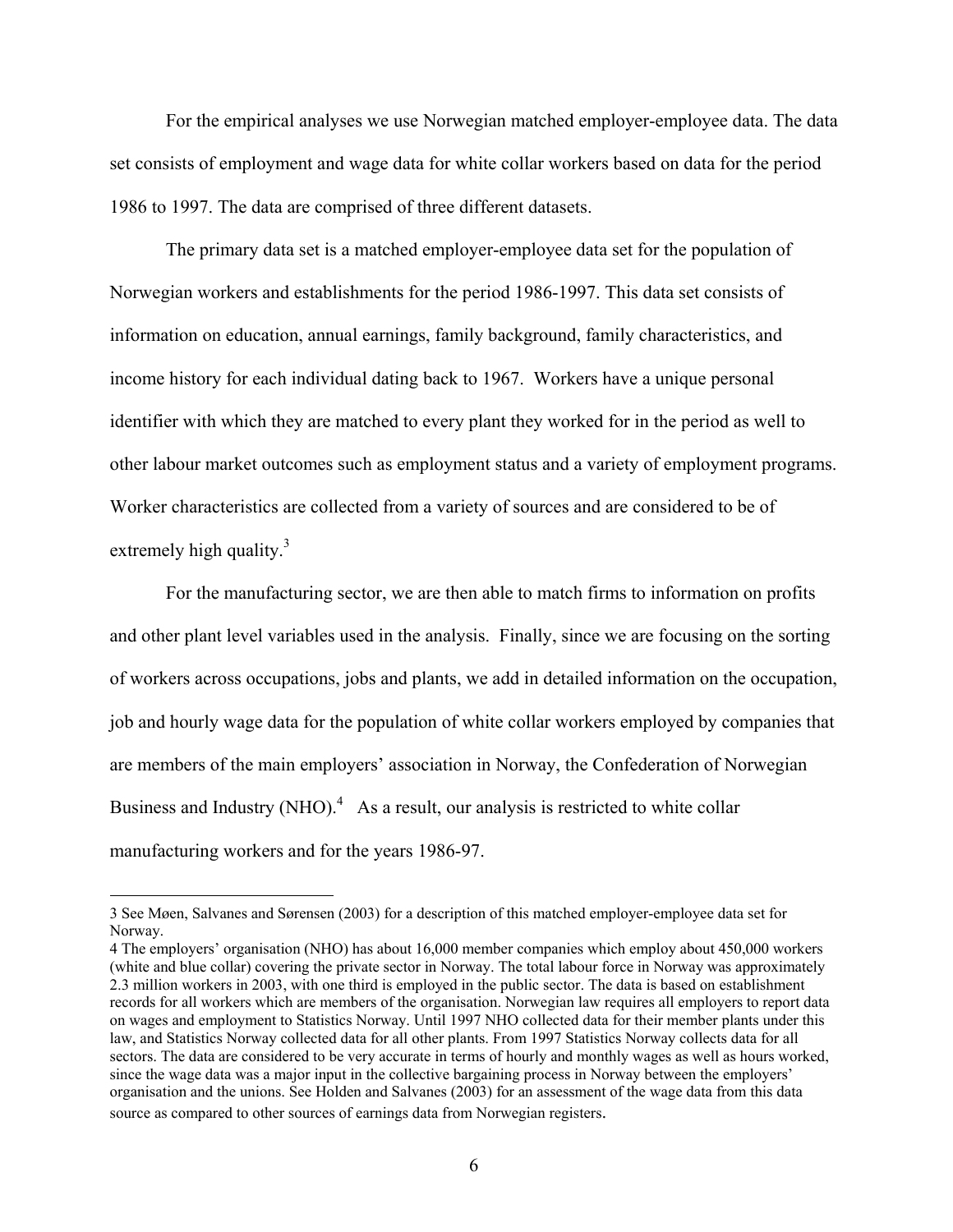The wage data we are using in this study are based on the monthly salary of white collar workers reported on September 1. The wage includes the value of fringe benefits, overtime, and bonuses. Hourly wages are constructed from monthly gross earnings divided by the contracted number of working hours per week times 4.33 and are deflated using the consumer price index for Norway with 1990 as the base year.<sup>5</sup>

Our data also contain detailed information on work experience for all workers, which is particularly important when considering gender differences in wages.<sup>[6](#page-6-1)</sup> Work experience is constructed from the pension point history file. This file contains the number of pension points a worker has collected throughout a year and the yearly total income.<sup>[7](#page-6-2)</sup> Importantly, we observe when someone leaves and then re-enters the labour market; this is particularly relevant for women, who may have intermittent labor market experience during periods of child-rearing.<sup>8</sup>

One of the key advantages of the Norwegian data over other data, including that from other Scandinavian countries, is our ability to look at levels of jobs within occupations. That is, we know the hierarchy of jobs within a particular occupation, so we can see how much segregation there is within occupations within plants. In addition, the Norwegian data is structured in such a way that levels within hierarchies are consistent across occupations, so we can look at the more general question of whether, regardless of occupation, women are in lowerlevel jobs.

To create this structure, each worker is assigned to an occupational group and a level within the occupational group. The groups include technical white collar workers; foremen;

<span id="page-6-0"></span><sup>5</sup> Wages are trimmed such that nominal wages below 50 Nkr per hour and above 300 Nkr are excluded.

<span id="page-6-1"></span><sup>6</sup> See O'Neill and Polachek (1993) for a discussion of the importance of experience in studying the gender wage gap.

<span id="page-6-2"></span><sup>7</sup> Note that workers collect pension points as well when they receive benefits through unemployment or parental leave, sickness absence.

<span id="page-6-3"></span><sup>8</sup> In 1986 10 percent of women in our data work part time and in 1995 30 percent are reported in part time work. Exclusion of part timers leads to exclusion of approx. 150000 person year spell.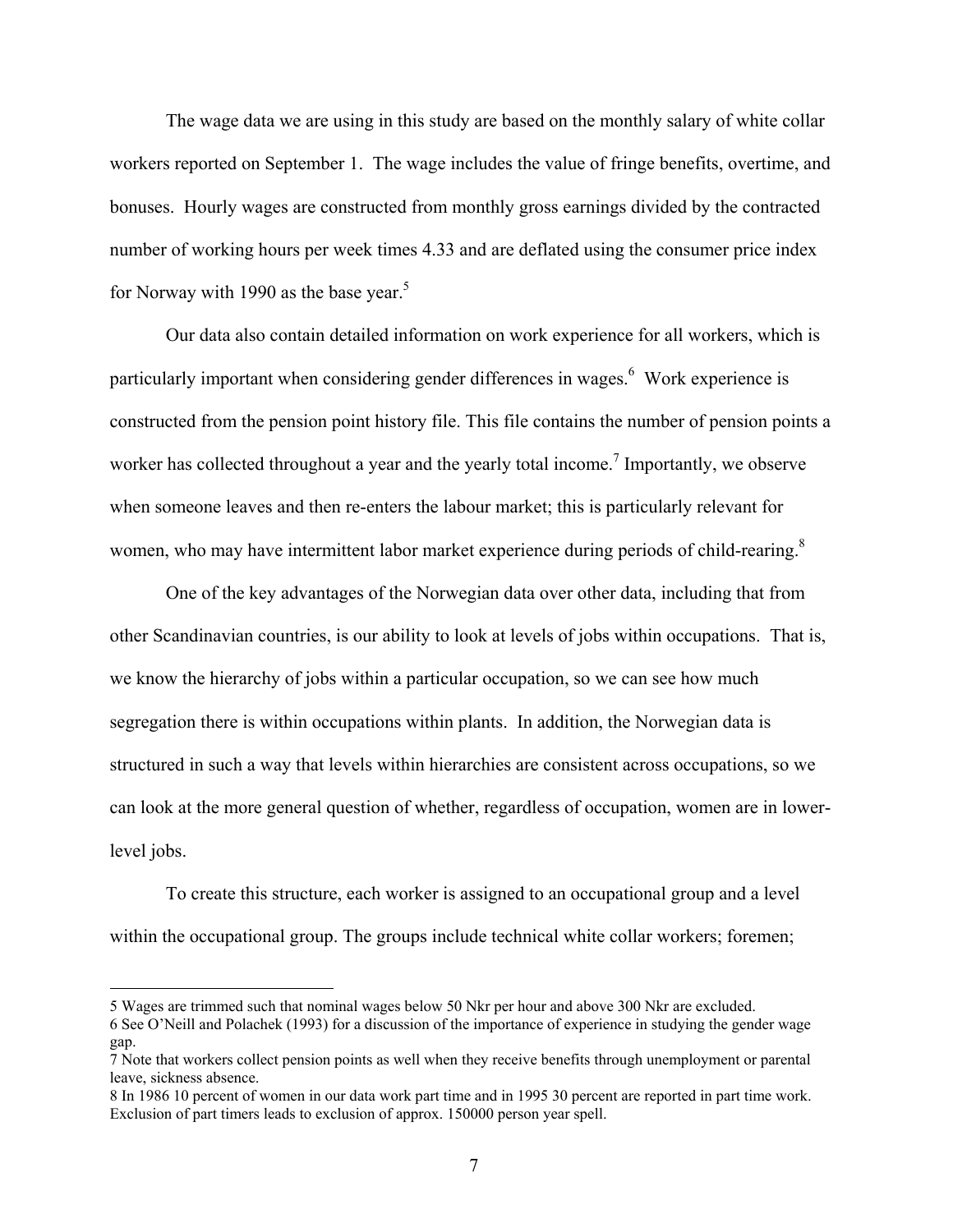administration; retail sales, storage, and a miscellaneous group for those workers who don't fall within the first five groups. Within occupational groups, each worker is assigned a level from zero (the highest) to 7. These codes are created and assigned by the Norwegian Employer's Organization to be comparable across firms and industries and are created to use for wage negotiations; as a result, the data are considered very reliable.

Our final sample includes full-time white collar manufacturing workers from 1986-1997; this is comprised of approximately 28,500 male observations per year and approximately 7,000 female observations per year.<sup>[9](#page-7-0)</sup>

### **Summary Statistics**

 $\overline{a}$ 

Table 1 presents summary statistics for individual characteristics by gender and year for our sample. Men are somewhat older and have slightly more years of education. Our measure of actual years of experience shows that at the mean men have worked approximately 4 years more than women; this difference, nevertheless, has decreased by 0.5 years across the 10 period of observation. Because we have selected full-time workers, hours of work do not vary among men and women. Comparison of the mean hourly wages reported in 1990 prices and in NOK show a substantial gender wage gap in the manufacturing sector among white collar workers. In 1987 the female to male hourly wage ratio was 0.73, and in 1997 it was 0.79. This is slightly higher than for the population in Norway which had a wage ratio of 0.72 in 1987 and 0.77 in 1997. While these ratios may seem low, they are in fact higher than comparable measures for representative data sets for the U.S. where a ratio of 0.65 was reported for 1987, and around 0.73

<span id="page-7-0"></span><sup>9</sup> The employer-employee matched date file source we use in the following includes 1,223,036 year person observations of which 71 percent are men. For our analysis sample, we exclude from this data source workers for which we do not have firm characteristics, and specifically profit information. This is we exclude those not in the manufacturing sector and who are not white collar workers. This leads to the exclusion of 710,956 person year observations. Furthermore, we exclude workers possibly still in education, age less than 23, and (early) retired people, age older than 60. This results in the exclusion of another 36,707 observations. Finally, in this version of the paper we focus on full-time workers which leads to the exclusion of another 46,833 observations.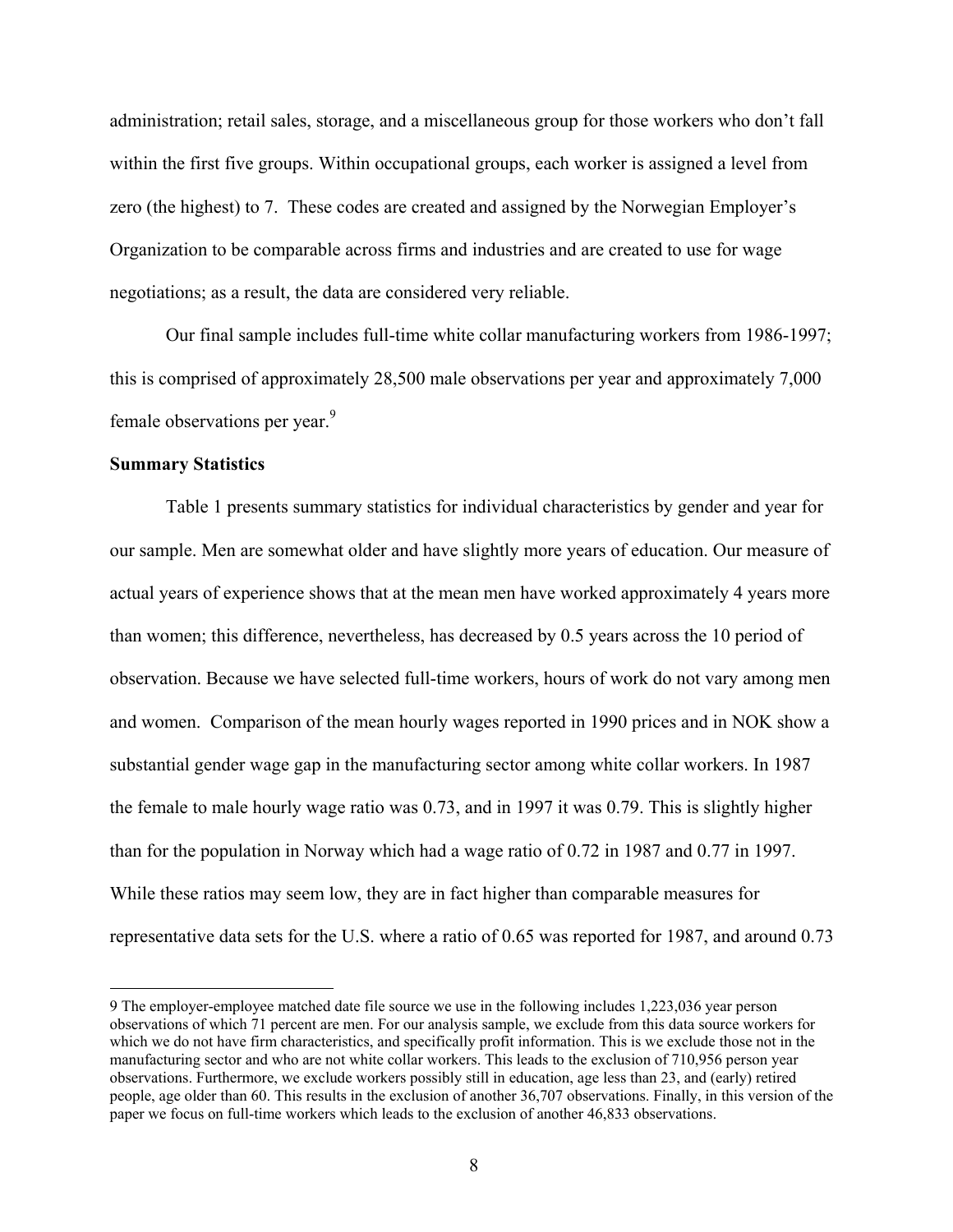for 1997 (Blau and Kahn (2000)). Similar to the international evidence for the 80s, we observe a downward trend in the gender wage gap.

Looking at the wage gap across the wage distribution at various percentiles, we find that the raw gap is actually larger at the upper end of the distribution. Figure 1 plots logarithmic wage differentials between men and women at the  $10<sup>th</sup>$  percentile, the median and the  $90<sup>th</sup>$ percentile of their corresponding wage distributions. Differentials vary by almost 20 percentage points although the evidence suggests a significant improvement in women's relative status over time. The improvement is particular pronounced among the upper tail of the distribution, consistent with earlier work suggesting the existence of a glass ceiling in other Scandinavian countries. (Albrecht et al 2003) In our empirical analysis, we will be able to directly examine such effects since we have information not only on the occupation people work in but also at what level within that occupation the individual is located.

As a first measure of the degree of sex segregation in the labour market, we compute the Duncan and Duncan index grouping individuals by education, industry, occupation, and level within occupation. (See Table 2.) To show the trend over time, we report the index for three years.<sup>10</sup> Note that an index close to 1 means complete segregation in the labour market; thus, men and women work in completely different fields. An index close to zero means an equal distribution. The index itself can be interpreted as how many men and women would have to change work place cells in order to achieve an equal distribution.

These indices suggest a large degree of sex segregation in the labour market along almost all the dimensions we examine. On a more positive note, the movement over time is towards a more equal distribution in almost all dimensions (except across industries). In line with the

<span id="page-8-0"></span>10 We calculate the Duncan and Duncan index as  $DD = 0.5 * \sum_{j=1}^{J} |(f_j/F) - (m_j/M)|$  where j=1,...J work place

cells, and  $f_j(m_j)$  is the number of women (men) in work place cell j.  $F(M)$  is the total number of female (male) workers.\*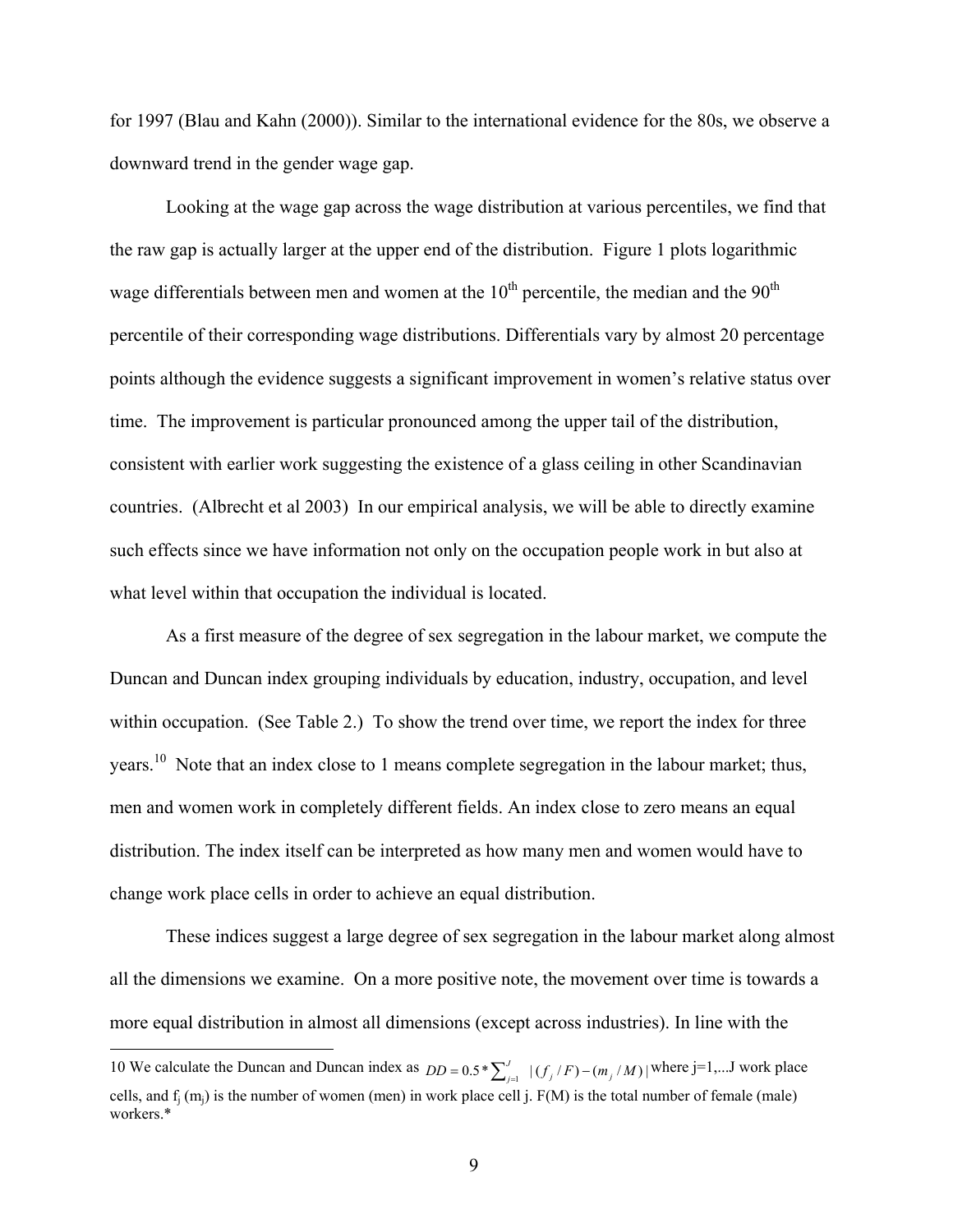evidence from other countries, this is what one would expect given that women are catching up to men in terms of education and other human capital measures and there is evidence of decreasing employment discrimination and an expansion of white collar jobs over this time period. We find little evidence of sorting across industries, although this is not surprising given that we are focusing only on the manufacturing sector. However, there is significant sorting across education and occupation cells and largest across hierarchies within occupations. This is quite consistent with the fact that women are under-represented in managerial levels and overrepresented in lower-level jobs.

#### **Methodology and Results: Evidence of Sorting?**

The methodology we apply is straightforward and similar to that employed by Groshen (1991) and Bayard et al (2003), although the earlier studies were limited in the quantity and quality of their data and often used measures of the percentage female in a particular cell as opposed to the more flexible cell indicators. We investigate the influence of worker sorting on the gender wage gap by estimating a standard log wage equation including an indicator variable if the individual is female and adding controls for both worker and firm characteristics to understand how much of the differential can be explained by these characteristics. Table 3a presents the results for 1987 and Table 3b presents the results from 1997 data. Comparing Column 1 in the two tables, we can see that the raw gender wage gap among white-collar manufacturing workers declined between 1987 and 1997. However, a significant fraction of this improvement can be explained by changing demographics of women; including indicators for level of education (66 levels/types of education), experience, and experience squared reduce the gap to approximately 12.3 percent in 1987 and 13.5 percent in 1997. This is quite consistent with the evidence from the United States which finds a substantial role for changing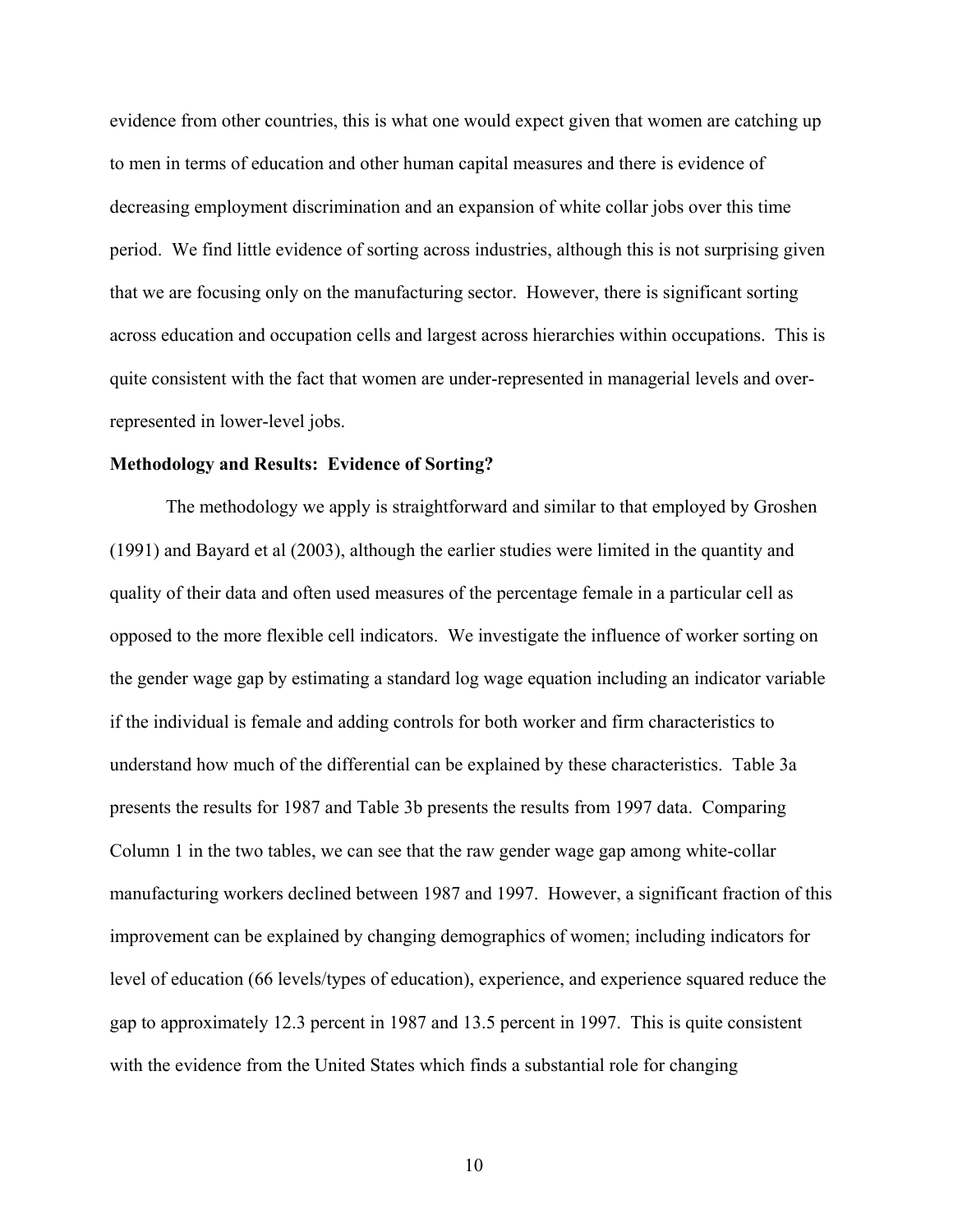demographic characteristics in recent improvements in women's labor market status. (Blau and Kahn 1997).

Including indicators for 5-digit industry and occupation groups (7 different administrative groups) exacerbate the gender wage gap, suggesting that women are sorted into higher paid industries and occupations. (See Columns 3 and 4.) Columns 5 and 6 demonstrate that level in the hierarchy within occupations and sorting across plants does appear to explain a significant portion of the remaining gender wage gap; women appear to sort into lower-wage plants and especially into lower level within occupations.

Columns 1-4 suggest our results are consistent with those of Bayard et al. (2003) using data from the United States. Although the sorting of workers is important in explaining the gender wage gap, a large proportion – a little less than half - of the gender gap is still attributable to the gender of the worker. However, when we do include the very detailed information about where in the hierarchy within occupation cells a worker is placed, more than two thirds of the gender gap disappears, indicating that sorting across hierarchy levels of occupation is very important. Once we control for the within-occupation hierarchy, our results begin to resemble the results in Groshen (1991). She reports that most of the wage gap is due to job-cell segregation and very little of the within job-cell wage gap persists; up to 6 percent. Our findings suggest that sorting of workers can explain much more of the gender wage gap than suggested in Bayard et al. (2003), although not as much as the findings reported in Groshen (1991).

### **Explanations**

Given that we find evidence of sorting of workers across occupations, plants, and industries, we next explore possible causes of this sorting. In particular, how can firm characteristics affect the sorting of workers? Do women have different preferences for establishment characteristics? One of the main relationships we investigate is whether there is a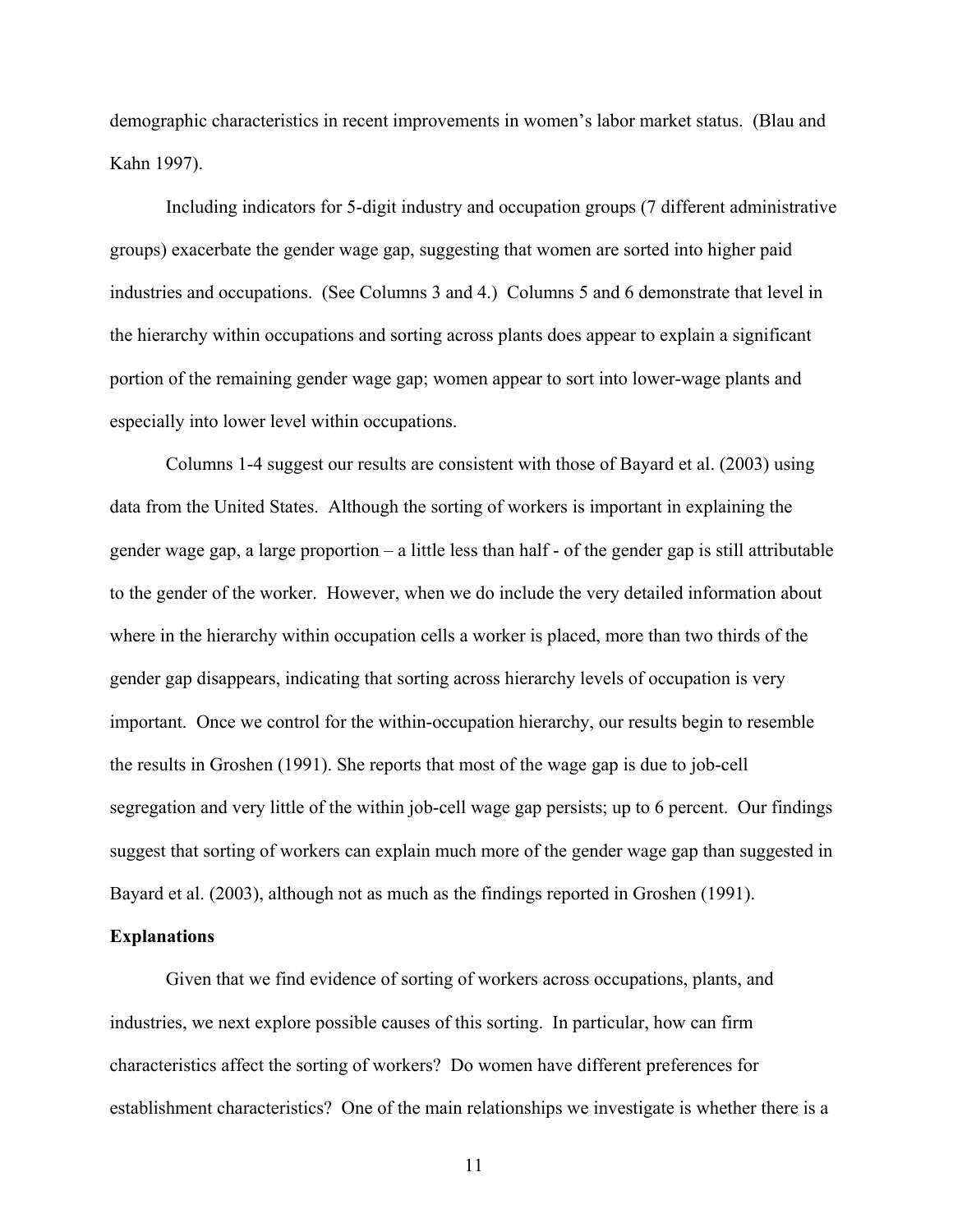correlation between gender and wage volatility. Do women prefer lower-risk establishments? There are a number of papers that have attempted to uncover evidence of different preferences for risk among men and women.<sup>11</sup>

Barber and Odean (2001) test theories from the psychology literature that suggest gender differences in "overconfidence" using common stock investments of men and women and conclude that men do trade excessively, and significantly more than women. In addition, they provide evidence that women appear to invest in slightly less-risky assets, providing some evidence that women may in fact be more risk averse. Sunden and Surette (1998) show that gender significantly affects how individuals choose to allocate assets in defined-contribution plans, with women investing in lower-risk assets.

Most recently, DeLeire and Levy (2001) use data from the Current Population Survey and the Bureau of Labor Statistics to understand the relationship between occupational choice and risk. They estimate conditional logit models of occupation choice as a function of the risk of work-related death and other job characteristics and find evidence that women choose safer jobs than men. Within gender, single mothers and fathers are most averse to fatal risk, presumably because they have the most to lose. They conclude that men and women's different preferences for risk can explain about one-quarter of the fact that men and women choose different occupations. We focus on another form of risk--income uncertainty—and how that affects sorting of workers among the population of Norway.

It may also be that women prefer a less-competitive environment, and high variability in profits is a proxy for the types of competition within a firm. Recent evidence by Gneezy,

<span id="page-11-0"></span><sup>11</sup> Garen (1988) examines the relationship between job risk and wages and finds evidence that risk is an important determinant of wages, suggesting that unobserved heterogeneity in the returns to risk is important and that OLS underestimates the wage premia for fatality and injury risk. However, they do not distinguish between effects by gender.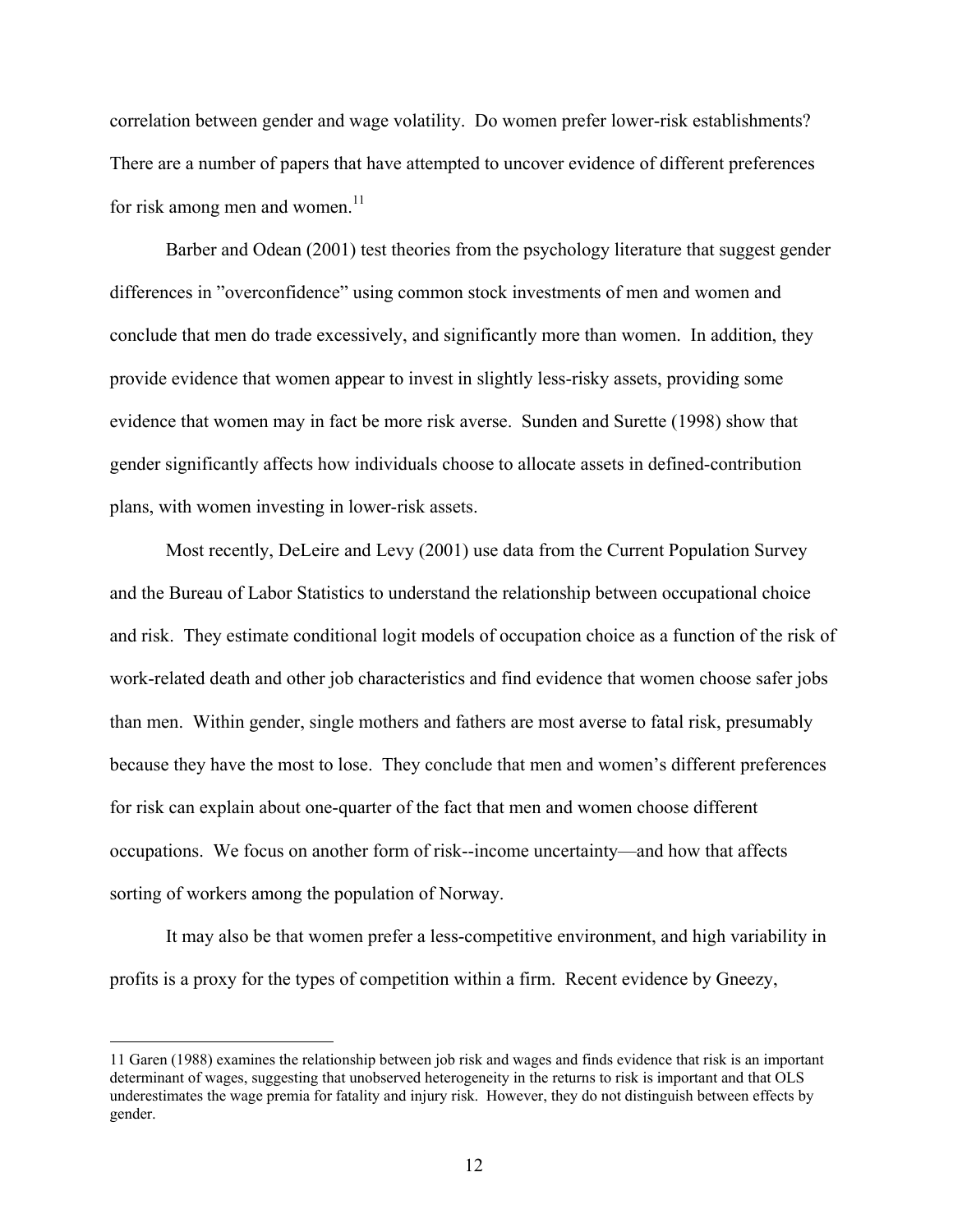Niederle, and Rustichini (2003) provides some evidence that women do not perform as well as men in a competitive environment. Using experimental data from a computer lab, Gneezy et al show that when women and men are not competing for a particular "reward", performance is not statistically different between the two groups. However, when they are competing, men's performance improves while women's does not change and men therefore do better (statistically significant). While it is difficult to extrapolate these results to the work environment, they may suggest that women may seek to avoid "tournament" style jobs/firms, and hence may sort into firms with less variability in wages/profits.

In order to understand differential sorting based on risk among women and men, we turn to the relationship between establishment performance such as profitability and the variance of profitability over time and the sorting of women into these plants. Table 4 provides summary statistics of our plant level data. We use two measures of variability of profits. The profit variable is defined as revenues minus labour costs minus costs of material and the user price of capital[.12](#page-12-0) We generate the standard deviation of real profits (1990NK) within a plant across the entire period in our sample, that is 1987 until 1997. A limitation of this variable is that it does not capture the tails in the distribution of profits well. Therefore, as an alternative measure, we also examine the difference in the  $90<sup>th</sup>$  percentile in the distribution of real profits within a plant and the  $10<sup>th</sup>$  percentile. The percentage of females within a plant is the ratio of number of females in all years s within plant j and all workers within plant j over the full time period.

Comparison of the two measures of spread in profitability shows that the distribution does appear to have thick tails which are not picked up by the standard deviation measure. The

<span id="page-12-0"></span><sup>12</sup> Because some firms may fail to report profits for all years, we drop observations where the level of profits=0 and the standard deviation of profits is equal to zero.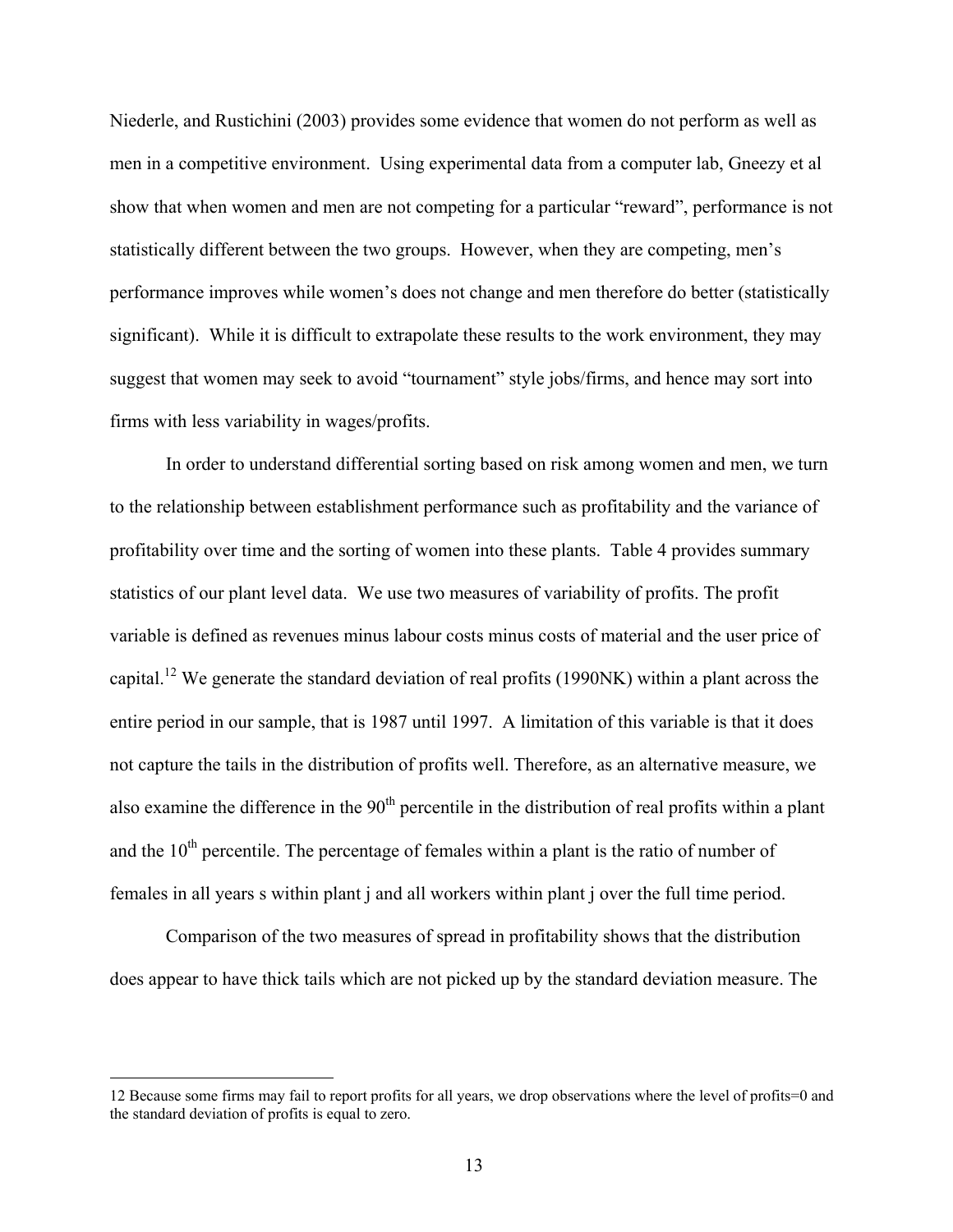percentage of females in white collar manufacturing jobs is 28.8 percent, which is lower than in the labor market overall. $^{13}$ 

In order to treat measures of variability in profits as a proxy for "risk", we must first establish that variability in profits is correlated with variability in wages. Table 5 provides some evidence of this, showing the relationship between profit variability (within plant over time, from 1987-1997) and wage variability (within plant over time). We can see that there is a positive relationship, even controlling for the percentage female. Although we are interested in the sorting of women based on income risk, or the variability of wages, we use profits as a proxy for wages. We are interested in the variability induced by the inherent riskiness of the firm; individual wages incorporate both establishment level risk as well as individual level risk. Variability in profits provides a good proxy for the first type of variability. There is an extensive literature relating profits to rent-sharing among workers. (See Black and Strahan (2001) and Bertrand and Mullainathan (1999) for evidence.)

We next look at the relationship between the average level of profits in a firm and the level of wages, including controls for the percentage of women in the firm. Table 6 presents these results, and we can see that the percentage of women in a firm is associated with lower levels of profits. However, it is not clear what drives this result, as this could be the result of sorting and not a causal relationship.<sup>14</sup>

In order to push this relationship one step further, we next investigate whether women work in plants with less variability of profits, holding other characteristics constant. We assume that variability of profits within a plant over time captures wage risk for a worker. Workers in

<span id="page-13-0"></span><sup>13</sup> Labour force participation rates in Norway differ by approximately 10% among men and women.

<span id="page-13-1"></span><sup>14</sup> This negative correlation between percentage women and establishment outcomes has been observed in the data but there is little evidence to support any time of causal relationship. See Black and Lynch (2001) for one such instance.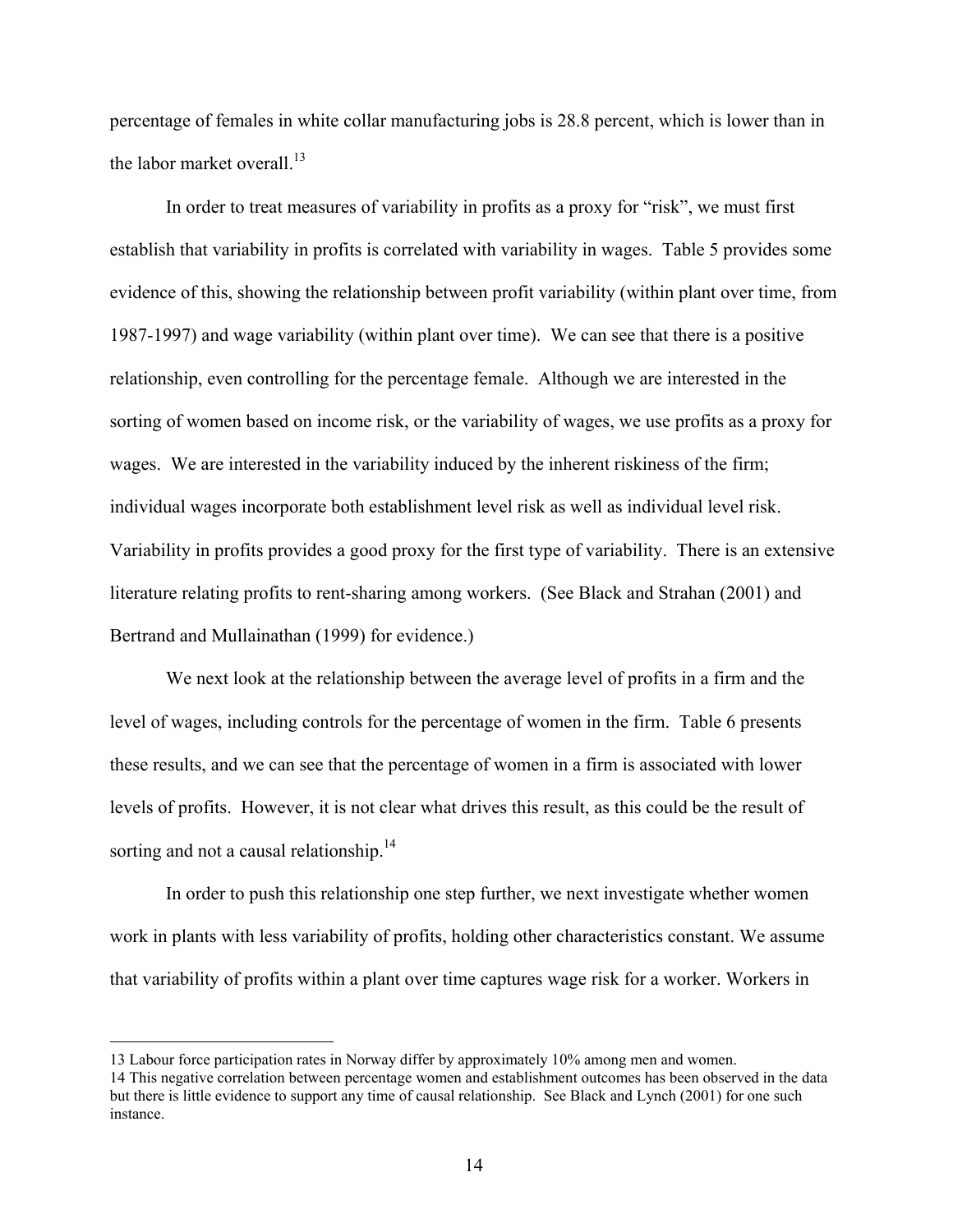plants with very low variability in profits have little hope for obtaining part of the rents, and, hence, they may experience relatively stable wages. Workers in plants with high variability in profits have, by contrast, large possibilities to take part in gains, but also losses, leading to relatively large dispersion in wage growth across individuals. Put differently, jobs in plants with low variability in profits may carry a lower wage risk and plants with high profit variability a high wage risk.

The basic empirical relationship we are interested in is:

# $proj_j = \alpha + \beta$  *percentage females*  $_i + u_j$ ,

where *j* indexes plants. The dependent variable is a measure for the variability of profits within a plant. The key parameter is β, showing the relationship between the percentage of females within a plant and variability of profits within that same plant. We would expect a negative coefficient if in fact women are less risk loving and therefore prefer to work in plants with low profit variability and hence high wage stability.

Tables 7 and 8 present our estimation results. Simple regressions show that there is a significant negative relationship between the variation in profits within a plant and the percentage of female workers within the plant. This coefficient remains significant even after controlling for heterogeneity with respect to industry and occupation, though it is reduced by approximately 20 percent with these controls.<sup>15</sup> A much more important variable is the firm size variable. This variable is strongly negatively correlated with the percentage of female variable and, therefore, the coefficient is reduced by 20 percent. Nevertheless, this does not change the main finding and we still find a significant and negative relationship.

<span id="page-14-0"></span> <sup>15</sup> The F-test suggests that the coefficients are jointly significant at the 5% level.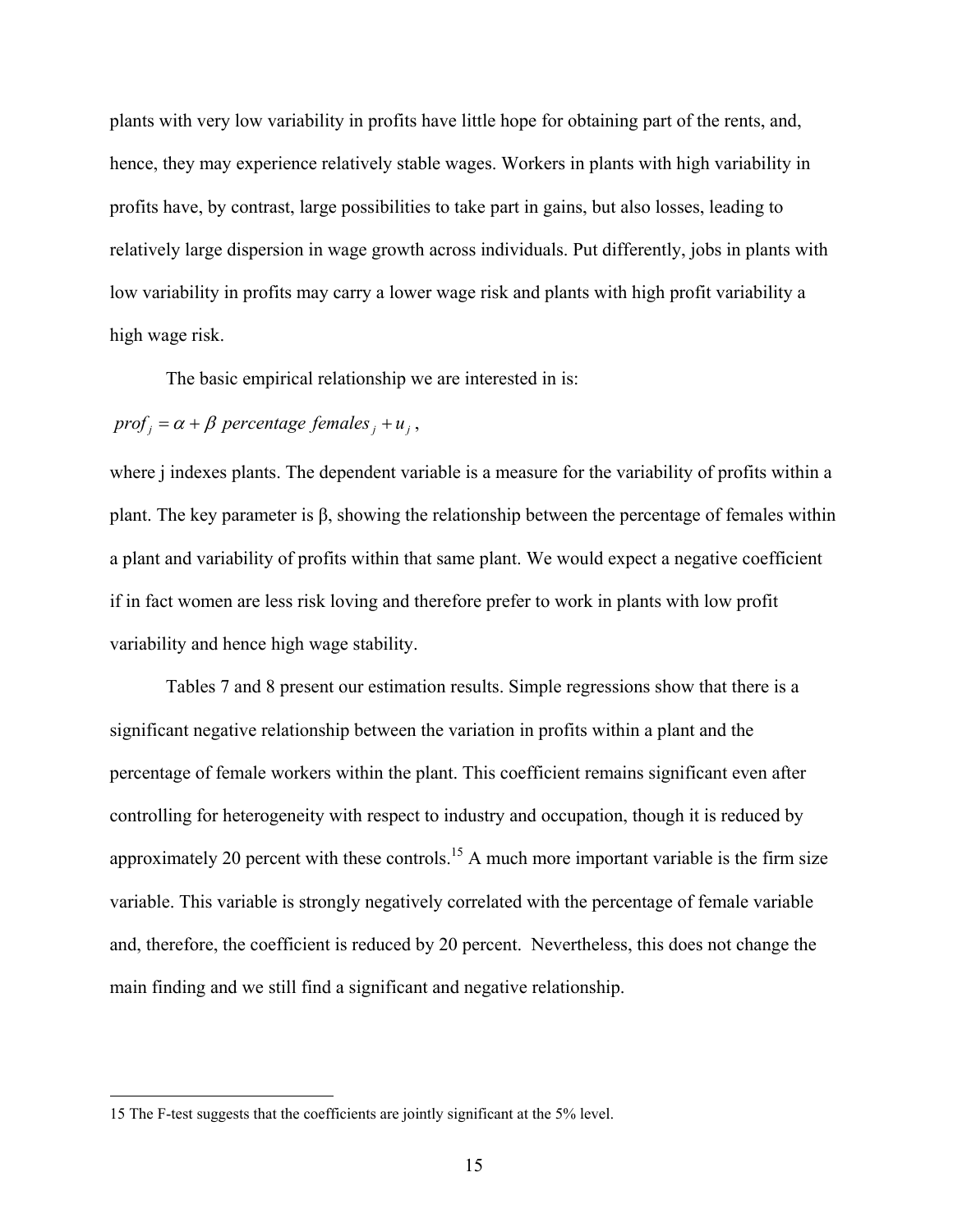### **Conclusion**

Using a unique matched employer-employee dataset from Norway, we investigate the effect of sorting across industry, occupation, job, and level within job on the relative wages of women. While the evidence using data from the United States is mixed, we find evidence that worker sorting can explain a substantial portion of the gender wage gap in Norway. In addition, the trends in female relative wages and human capital accumulation in Norway are similar to the patterns in other European countries as well as the United States, suggesting that the results we find here may provide insight into women's progress in other countries as well.

The second section of the paper turns to understanding possible explanations for sorting across firms by gender. The existing literature provides some evidence that women and men may have different preferences for risk. In this paper, we examine the relationship between worker sorting and the variability of profits as a proxy for risk and find that women appear to sort into establishments with lower average profits (and pay) but also lower variability of profits. These results provide intriguing suggestive evidence that there may be a relationship between women's preferences for risk and their choice of plant even within sectors. Future versions of this paper hope to explore this relationship more fully, examining differences across plant sizes as well as possible differences among women with different education or family structures. We also hope to rule out other explanations, such as heterogeneity of plants along other dimensions.

To date, our results are based on examining white-collar workers in the manufacturing sector. Future work will also incorporate information on the service sector and the public sector as well as information on blue-collar workers. We suspect, however, that including these other sectors will only serve to reinforce our findings.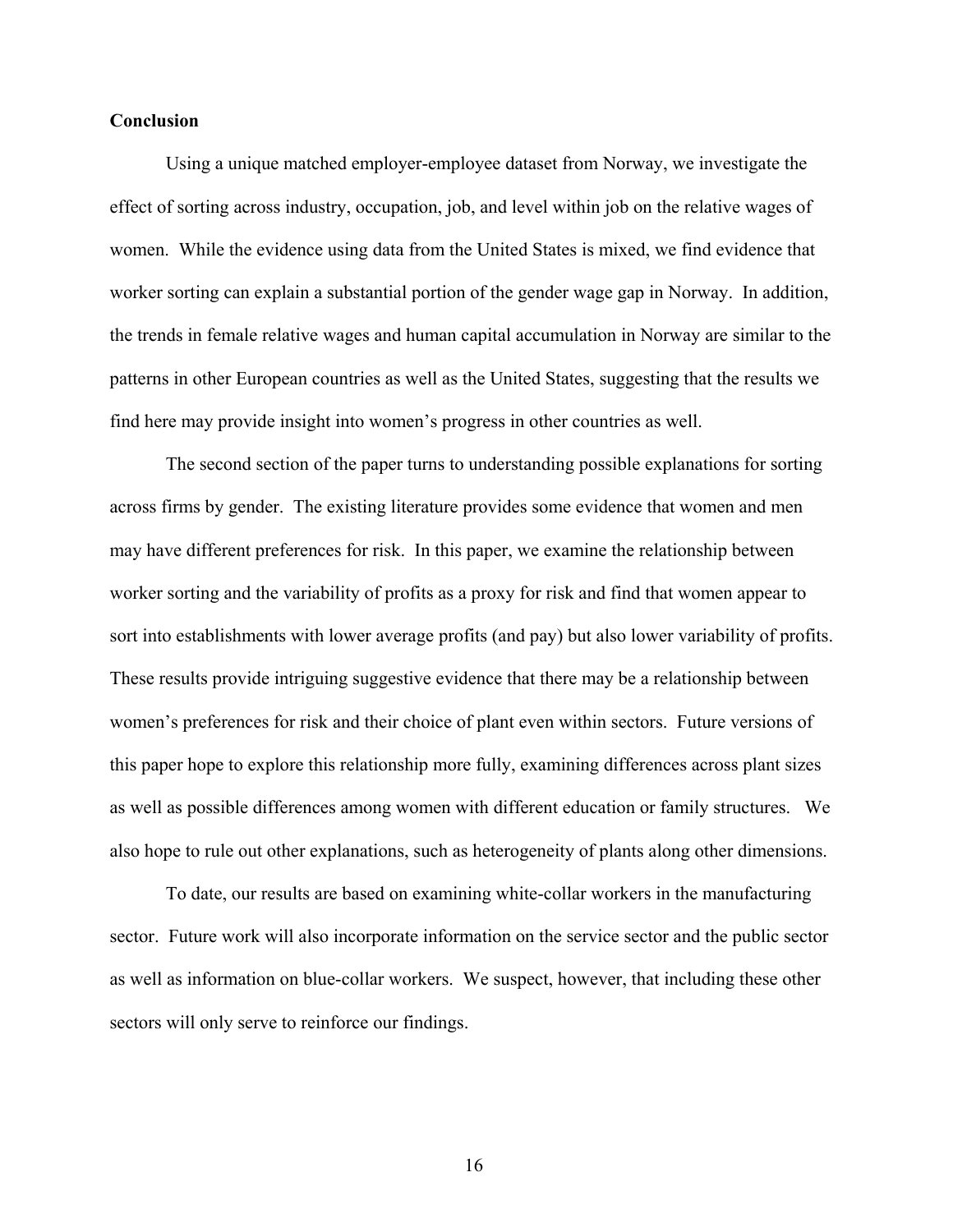# **References**

 Albrecht, James, Anders Bjorklund, and Susan Vroman. "Is There a Glass Ceiling in Sweden?" Journal of Labor Economics, Vol 21, Number 1, January 2003.

Barber, Brad M. And Terrance Odean. "Boys Will Be Boys: Gender, Overconfidence, and Common Stock Investment." Quarterly Journal of Economics, February 2001.

Bayard, Kimberly, Judith Hellerstein, David Neumark, and Kennth Troske. "New Evidence on Sex Segregation and Sex Differences in Wages from Matched Employee-Employer Data." Journal of Labor Economics, 2003, Vol 21, No. 4.

Bertrand, Marianne and Mullainathan, Sendhil. "Is There Discretion in Wage Setting? A Test Using Takeover Legislation." *Rand Journal of Economics*, Autumn 1999, *30*(3), pp. 535-54.

Black, Sandra E. and Lisa M. Lynch. "How to Compete? The Impact of Workplace Practices and Information Technology on Productivity." Review of Economics and Statistics, August 2001.

Black, Sandra E. and Philip Strahan. "Division of Spoils? Rent Sharing and Discrimination in a Regulated Industry." American Economic Review, September 2001.

Blau, F. and L. Kahn. "Gender Differences in Pay." Journal of Economic Perspectives. Fall, 2000. pp. 75-99.

Blau, F. and L. Kahn, "Swimming Upstream: Trends in the Gender Wage Differential in the 1980s.@ *Journal of Labor Economics*, 15 (1997), 1-42.

Blau, F. and L. Kahn, The Gender Earnings Gap: Learning from International Comparison," *American Economic Review*, May 1992, 533-38.

Datta Gupta, Mabanita, and Donna S. Rothstein. "The Impact of Workers and Establishment Level Characteristics on Male-Female Wage Differentials: Evidence from Danish Matched Employee-Employer Data." Centre for Labour Market and Social Research Working Paper 01- 09, August 2001.

DeLeire, Thomas and Helen Levy. "Gender, Occupation Choice and the Risk of Death at Work." NBER Working Paper 8574, November 2001.

Dolado, J.J., F. Felgueroso, and J.F. Jimeno. "Female Employment and Occupational Changes in the 1990s: How is the EU Performing Relative to the U.S.?" European Economic Review 45 (2001) 875-889.

Garen, John, "Compensating Wage Differentials and the Endogeneity of Job Riskiness." Review of Economics and Statistics, February 1988. Vol 70, No 1.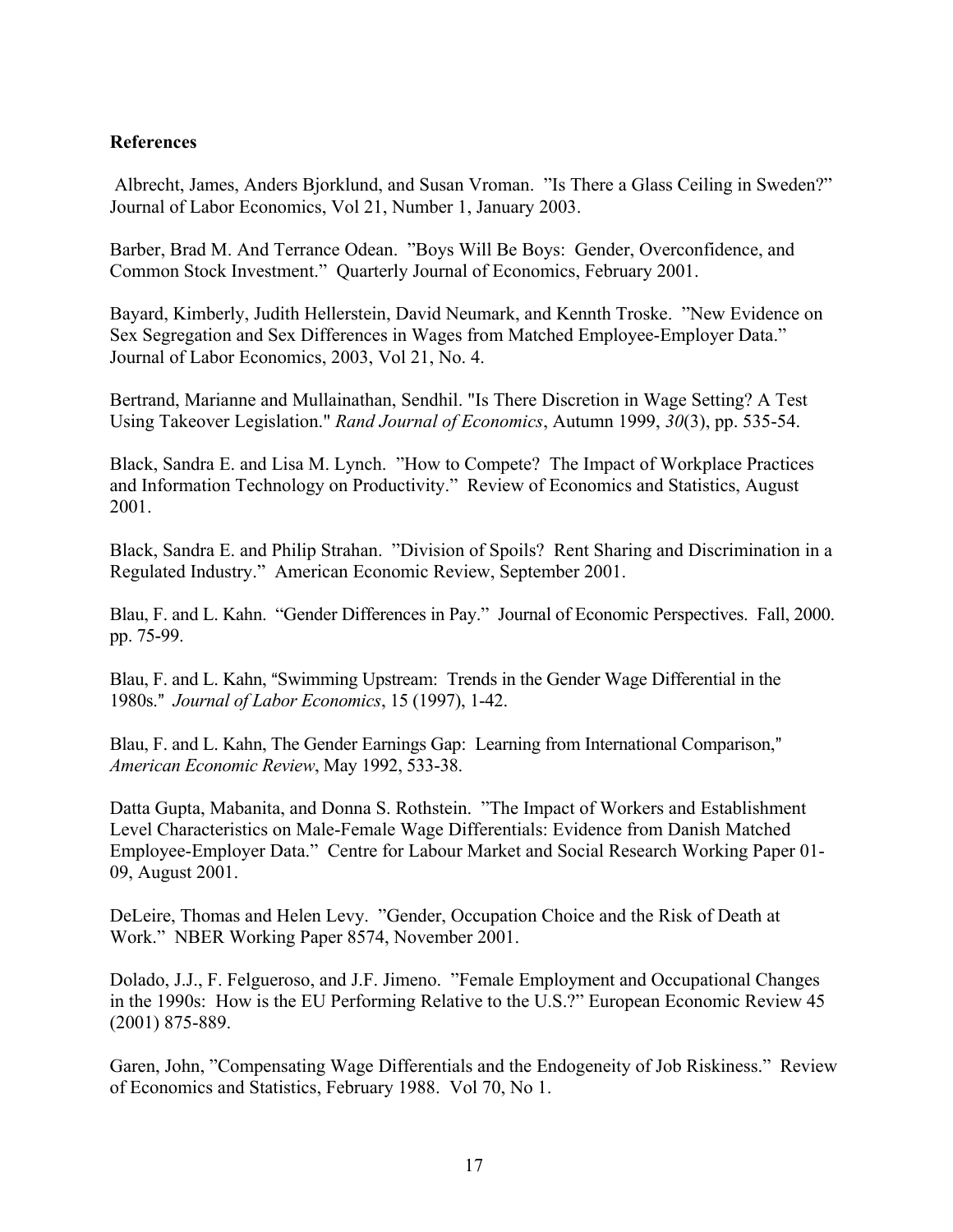Gneezy, U; M. Niederle, and A. Rustichini, "Performance in Competitive Environments: Gender Differences." Quarterly Journal of Economics, August 2003.

Groshen, Erica L. "The Structure of the Female/Male Wage Differential: Is it Who You Are, What You Do, or Where You Work?" Journal of Human Resources, Vol 26, Number 3, Summer 1991 pages 457-472.

Groshen, Erica L. "Sources of Intra-Industry Wage Disperation: How Much Do Employers Matter?" Quarterly Journal of Economics, August 1991.

O'Neill, J., and S. Polachek, "Why the Gender Gap Narrowed in the 1980s," Journal of Labor *Economics*, January 1993, part 1, 205-228.

Sunden, Annika E. and Brian J. Surette. "Gender Differences in the Allocation of Assets in Retirement Savings Plans." American Economic Review, May 1998, p.207.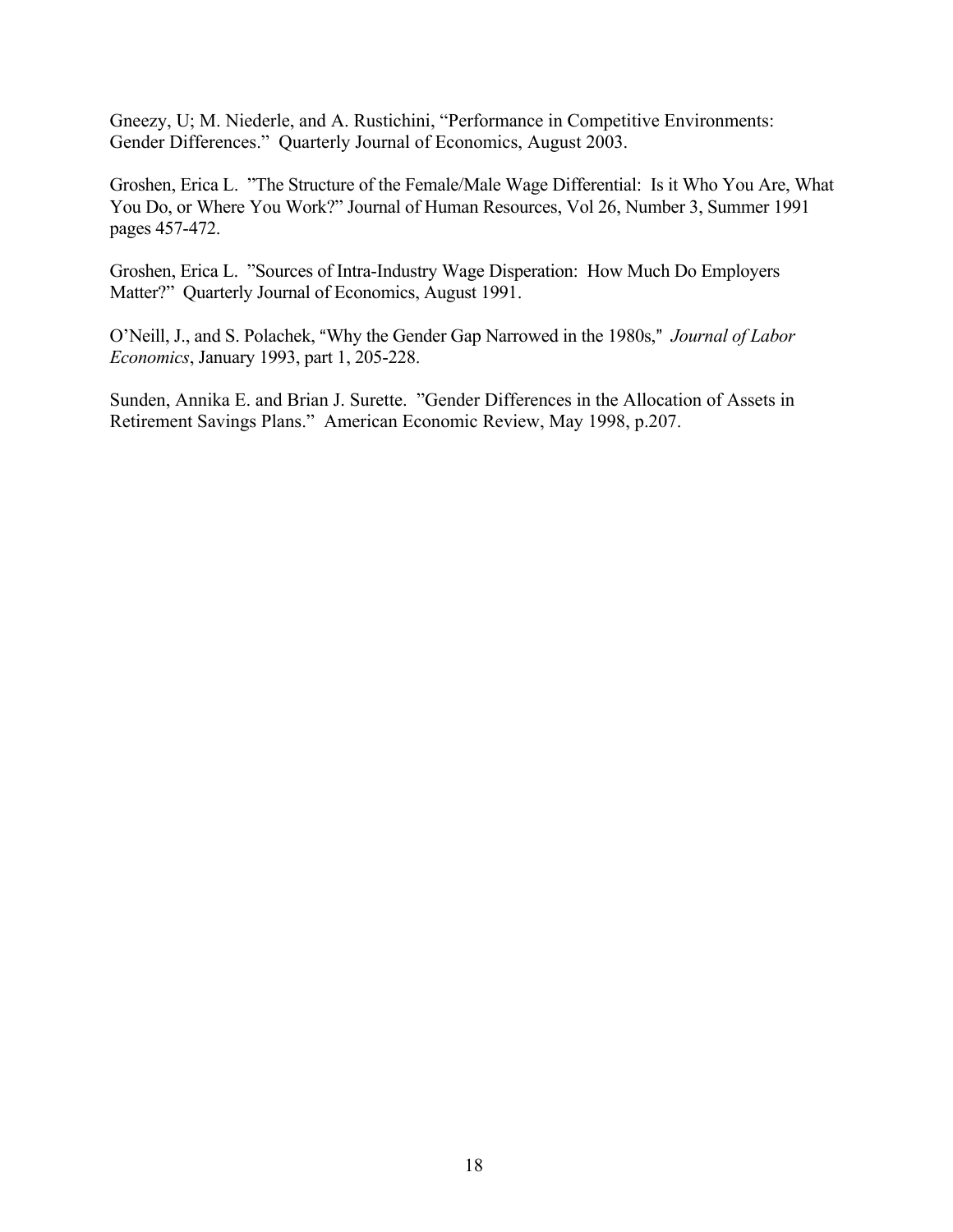| Table 1               |        |                           |         |        |  |  |  |  |
|-----------------------|--------|---------------------------|---------|--------|--|--|--|--|
|                       |        | <b>Summary Statistics</b> |         |        |  |  |  |  |
|                       |        | Men                       |         | Women  |  |  |  |  |
|                       | 1987   | 1997                      | 1987    | 1997   |  |  |  |  |
| Age                   | 42     | 42                        | 38      | 40     |  |  |  |  |
|                       | (9)    | (9)                       | (10)    | (9)    |  |  |  |  |
| Education             | 11.9   | 12                        | 11.0    | 11.4   |  |  |  |  |
|                       | (2.6)  | (3.4)                     | (2.0)   | (3)    |  |  |  |  |
| Experience            | 12.4   | 17.8                      | 7.9     | 13.9   |  |  |  |  |
|                       | (3.9)  | (6.6)                     | (3.3)   | (5.4)  |  |  |  |  |
| Hours worked per week | 37.9   | 37.3                      | 37.8    | 37.2   |  |  |  |  |
|                       | (.28)  | (.06)                     | (.32)   | (.08)  |  |  |  |  |
| Wage                  | 124.1  | 135.8                     | 91.02   | 107.6  |  |  |  |  |
|                       | (33.9) | (34.4)                    | (19.99) | (27.2) |  |  |  |  |
| N                     | 23,500 | 29,628                    | 5,210   | 9,119  |  |  |  |  |
|                       |        |                           |         |        |  |  |  |  |

Note: Calculated using a Norwegian sample of full-time workers, aged 23-60 and in manufacturing white collar workers, 1987-1997.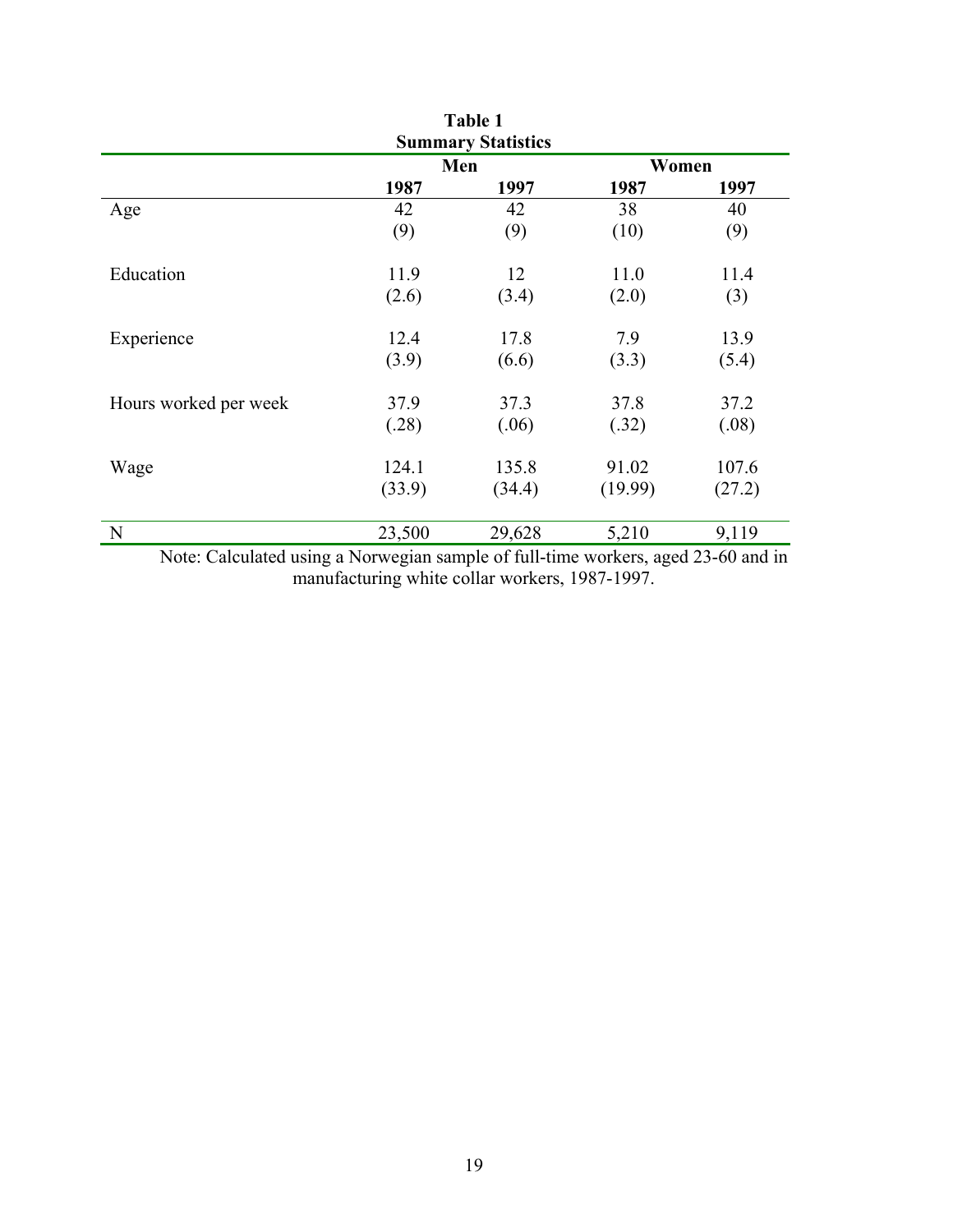|                 | <b>Education</b><br><b>Type</b> | 2-Digit<br><b>Industry</b> | Occupation | Job       | Level |
|-----------------|---------------------------------|----------------------------|------------|-----------|-------|
| 1987            | 0.52                            | 0.23                       | 0.64       | 0.67      | 0.36  |
| 1992            | 0.50                            | 0.20                       | 0.57       | 0.62      | 0.37  |
| 1997            | 0.49                            | 0.22                       | 0.51       | 0.58      | 0.32  |
| Number of cells | $220 - 260**$                   | 133                        | 22         | 140-190** | 7     |

| Table 2                                             |
|-----------------------------------------------------|
| <b>Gender Segregation - Duncan and Duncan Index</b> |

Note: We calculate the Duncan and Duncan index as  $DD = 0.5 * \sum_{j=1}^{J} |(f_j/F) - (m_j/M)|$  where

 $j=1,...J$  work place cells, and  $f_j(m_j)$  is the number of women (men) in work place cell j. F(M) is the total number of female (male) workers.\*We drop spells if hierarchy code (jobcode)<1000. \*\*Number of cells vary across years.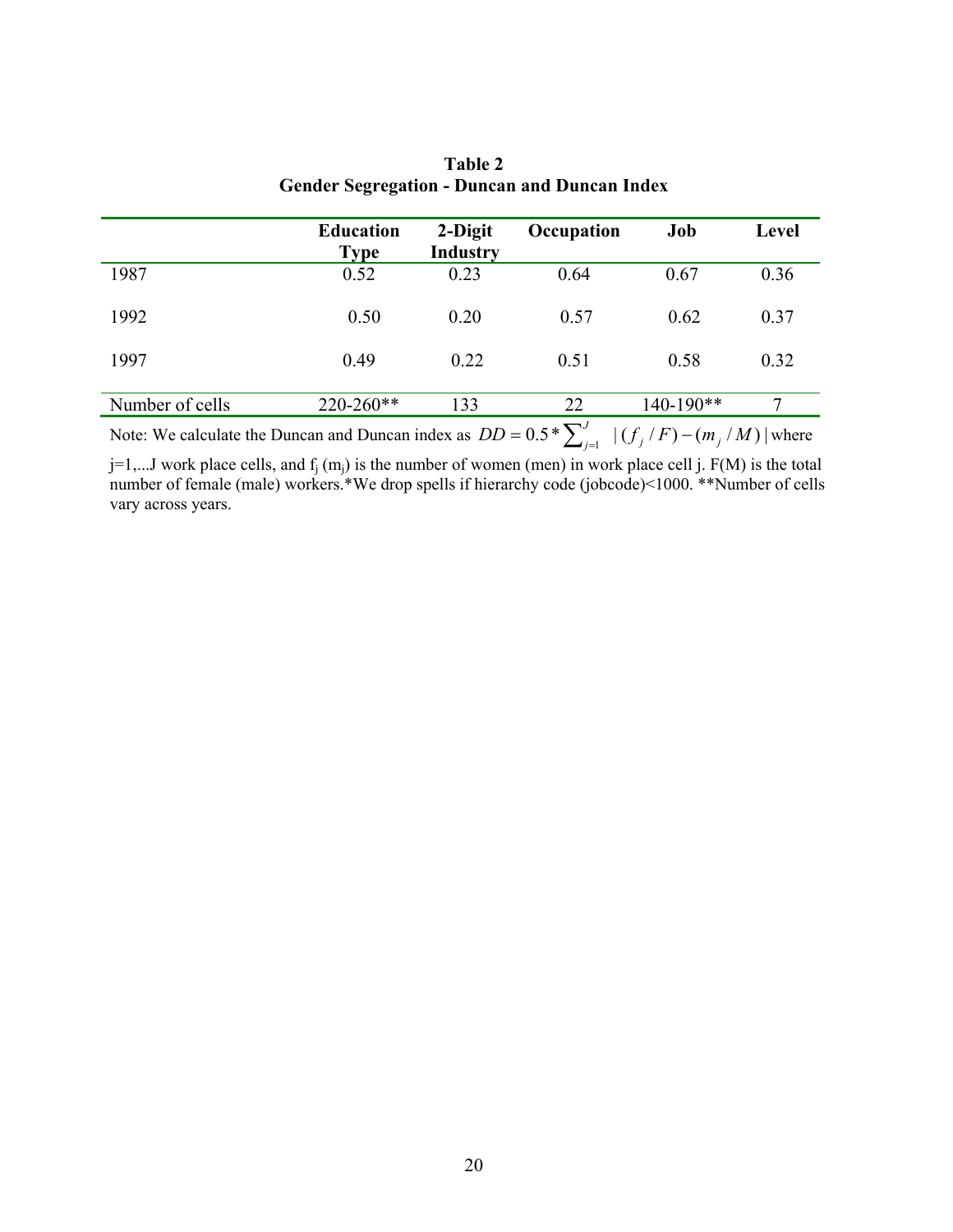

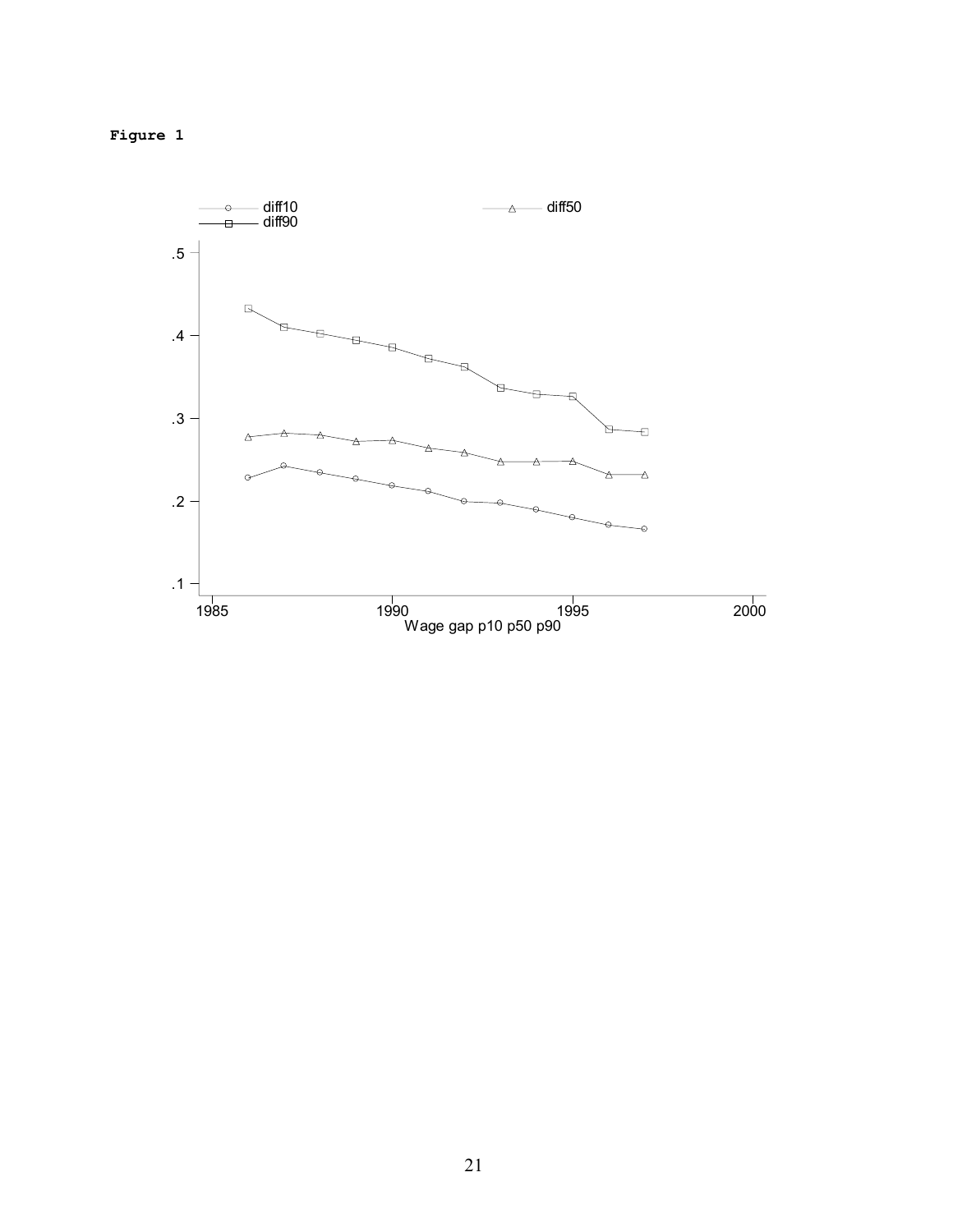| Table 3a<br><b>Wage Equations: 1987 Data</b> |                   |                   |                   |                   |                   |                   |
|----------------------------------------------|-------------------|-------------------|-------------------|-------------------|-------------------|-------------------|
| Dependent Variable: log(wage)                | (1)               | (2)               | (3)               | (4)               | (5)               | (6)               |
| Female                                       | $-.289$<br>(.003) | $-.123$<br>(.003) | $-.131$<br>(.003) | $-.151$<br>(.003) | $-.097$<br>(.002) | $-.082$<br>(.002) |
| Demographic Controls                         | N <sub>0</sub>    | Yes               | Yes               | Yes               | Yes               | Yes               |
| 5-digit Industry Controls                    | N <sub>0</sub>    | N <sub>0</sub>    | Yes               | Yes               | Yes               | Yes               |
| <b>Occupation Controls</b>                   | N <sub>0</sub>    | N <sub>0</sub>    | N <sub>0</sub>    | Yes               | Yes               | Yes               |
| Level in occupation hierarchy                | N <sub>0</sub>    | N <sub>o</sub>    | N <sub>o</sub>    | N <sub>o</sub>    | Yes               | Yes               |
| <b>Plant Controls</b>                        | N <sub>0</sub>    | N <sub>o</sub>    | N <sub>o</sub>    | N <sub>o</sub>    | N <sub>0</sub>    | Yes               |
| <b>Adjusted R-Square</b><br>N                | .1786<br>36,778   | .5878<br>36,717   | .6250<br>36,717   | .6443<br>36,717   | .7703<br>36,717   | .8259<br>36,717   |

| Table 3b<br><b>Wage Equations: 1997 Data</b> |                   |                  |                  |                  |                   |                   |  |
|----------------------------------------------|-------------------|------------------|------------------|------------------|-------------------|-------------------|--|
| Dependent Variable: log(wage)                | (1)               | (2)              | (3)              | (4)              | (5)               | (6)               |  |
| Female                                       | $-.224$<br>(.003) | $-135$<br>(.002) | $-143$<br>(.002) | $-160$<br>(.002) | $-.076$<br>(.002) | $-.070$<br>(.002) |  |
| Demographic Controls                         | N <sub>o</sub>    | Yes              | Yes              | Yes              | Yes               | Yes               |  |
| 5-digit Industry Controls                    | N <sub>o</sub>    | N <sub>o</sub>   | Yes              | Yes              | Yes               | Yes               |  |
| <b>Occupation Controls</b>                   | N <sub>o</sub>    | N <sub>0</sub>   | N <sub>o</sub>   | Yes              | Yes               | Yes               |  |
| Level in occupation hierarchy                | N <sub>o</sub>    | N <sub>0</sub>   | N <sub>o</sub>   | N <sub>0</sub>   | Yes               | Yes               |  |
| <b>Plant Controls</b>                        | N <sub>o</sub>    | N <sub>0</sub>   | N <sub>o</sub>   | N <sub>o</sub>   | N <sub>o</sub>    | Yes               |  |
| <b>Adjusted R-Square</b><br>N                | .1437<br>48,003   | .4888<br>47,829  | .5219<br>47,829  | .5364<br>47,735  | .7692<br>47,735   | .8110<br>46,940   |  |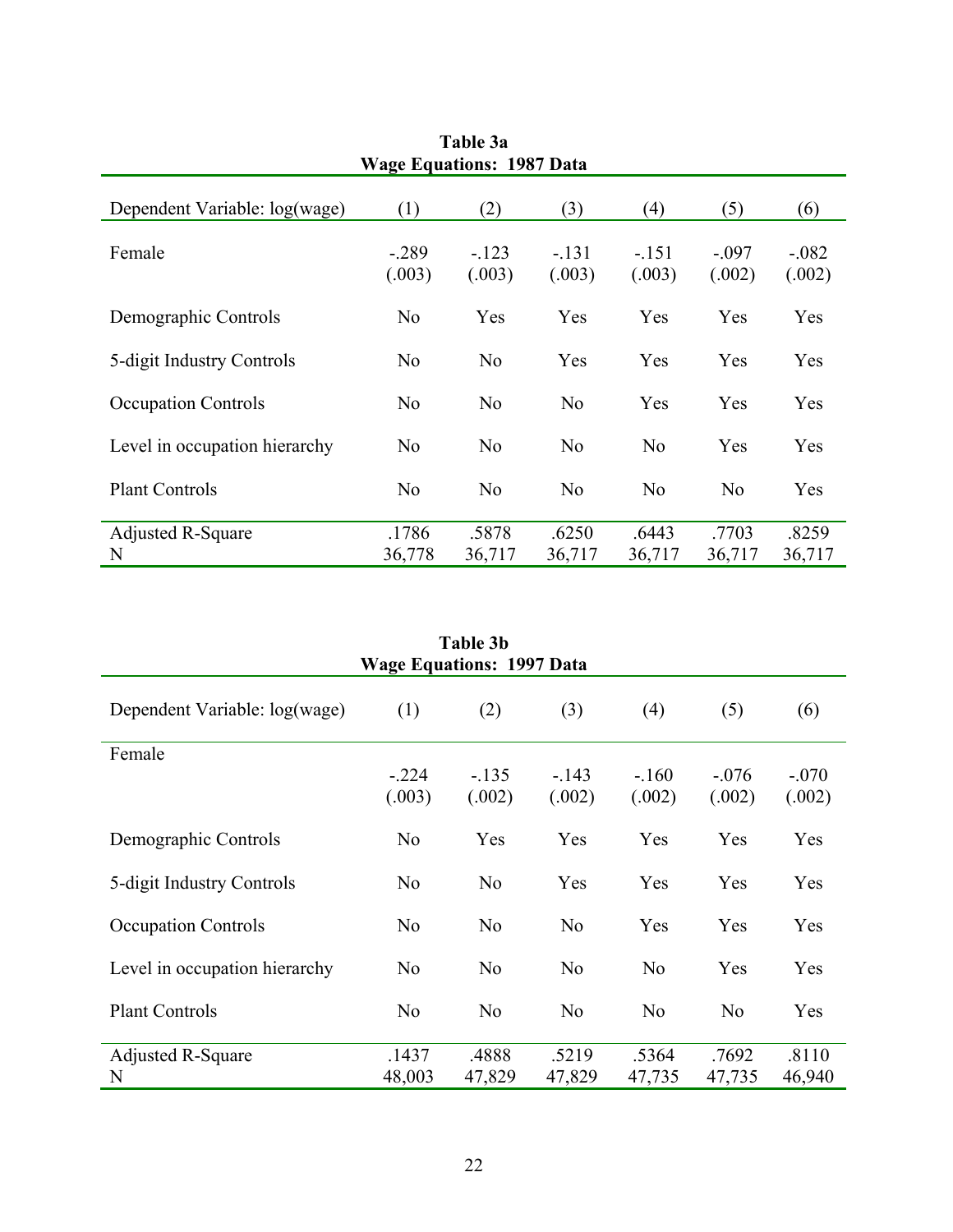| <b>Table 4: Summary Statistics at the Plant Level</b>        |        |           |  |  |  |  |
|--------------------------------------------------------------|--------|-----------|--|--|--|--|
| <b>Variable</b>                                              | Mean   | Std. Dev. |  |  |  |  |
| Mean of Profits within plants                                | 13,919 | 83,216    |  |  |  |  |
| Std of Profits within plants                                 | 9,019  | 27,646    |  |  |  |  |
| $90th$ -10 <sup>th</sup> Difference in Profits within plants | 22,883 | 74,288    |  |  |  |  |
| Percent Female within plant                                  | .23    | .20       |  |  |  |  |
| Percent Married within plant                                 | .65    | .20       |  |  |  |  |
| Firm Size                                                    | 97     | 171       |  |  |  |  |
| Age of Workers                                               | 41.9   | 4.6       |  |  |  |  |
| Work Experience                                              | 14.3   | 2.6       |  |  |  |  |
| Number of plants                                             | 2,251  |           |  |  |  |  |

Note: Norwegian sample of 23-60 year old, full-time white collar workers in manufacturing.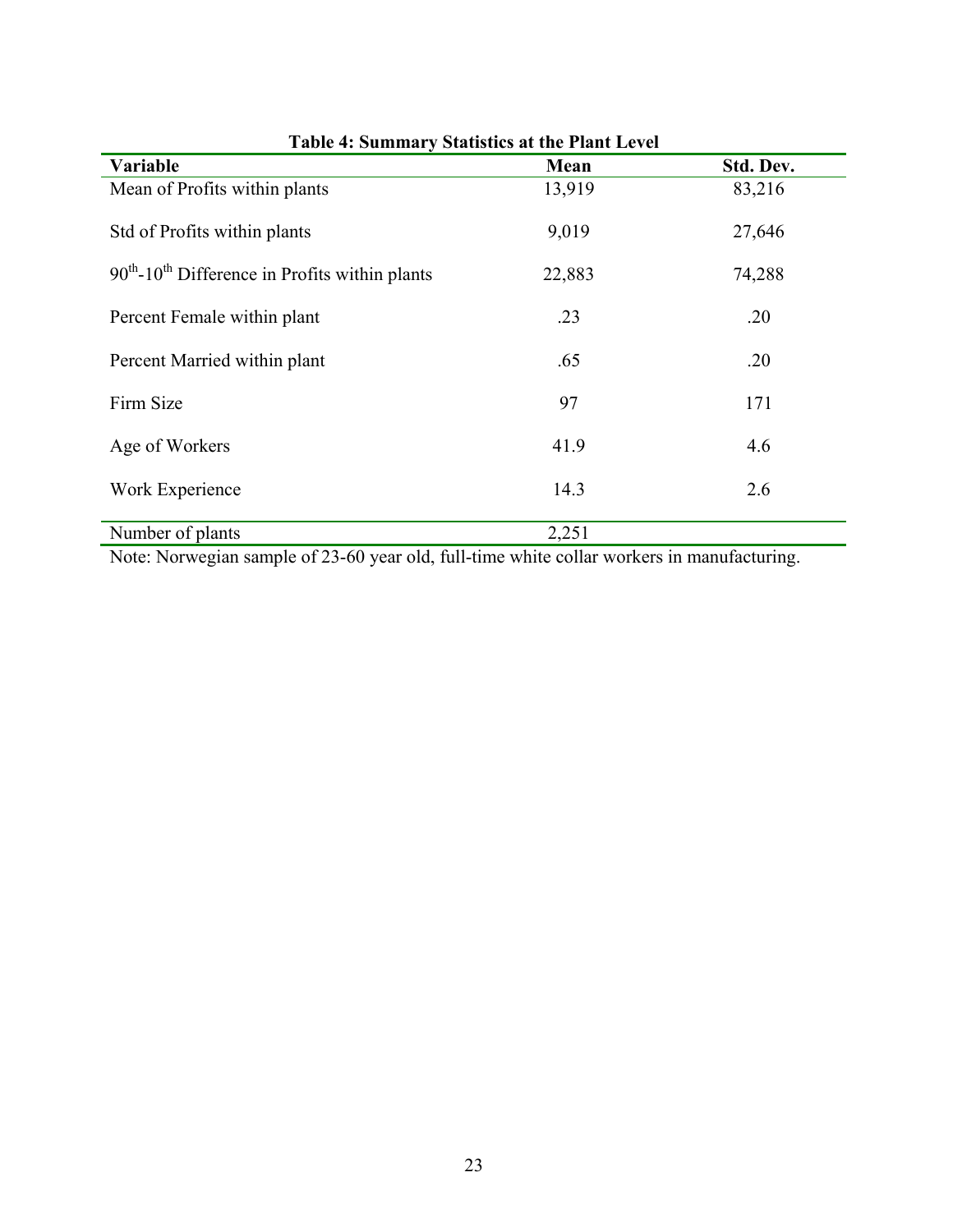|                            | $\bf(1)$          | (2)       | (3)       | $\bf(4)$ |
|----------------------------|-------------------|-----------|-----------|----------|
| Standard deviation wage    | $574**$           | 587**     | 513**     | 530      |
|                            | (55)              | (55)      | (57)      | (60.7)   |
|                            | $\left[57\right]$ | [65]      | $[52]$    | [56]     |
| Percent Female             |                   | $-9400**$ | $-8333**$ | $-9967$  |
|                            |                   | (2818)    | (3034)    | (3251)   |
|                            |                   | [1609]    | [1835]    | $[1996]$ |
| <b>Industry Controls</b>   | N <sub>0</sub>    | Yes       | Yes       | Yes      |
| <b>Occupation Controls</b> | No                | No        | No        | Yes      |
| <b>Adjusted R-Square</b>   | .0448             | .049      | .0747     | .079     |
| N                          | 2,251             | 2,251     | 2,251     | 2,251    |

|  | Table 5: Relationship between variability of profits and wages within firms |  |  |  |  |
|--|-----------------------------------------------------------------------------|--|--|--|--|
|  |                                                                             |  |  |  |  |

Note: All regressions include a constant. \*\* significant at 5 percent significance level. \*significant at 10 percent level. Bootstrapped standard errors in brackets.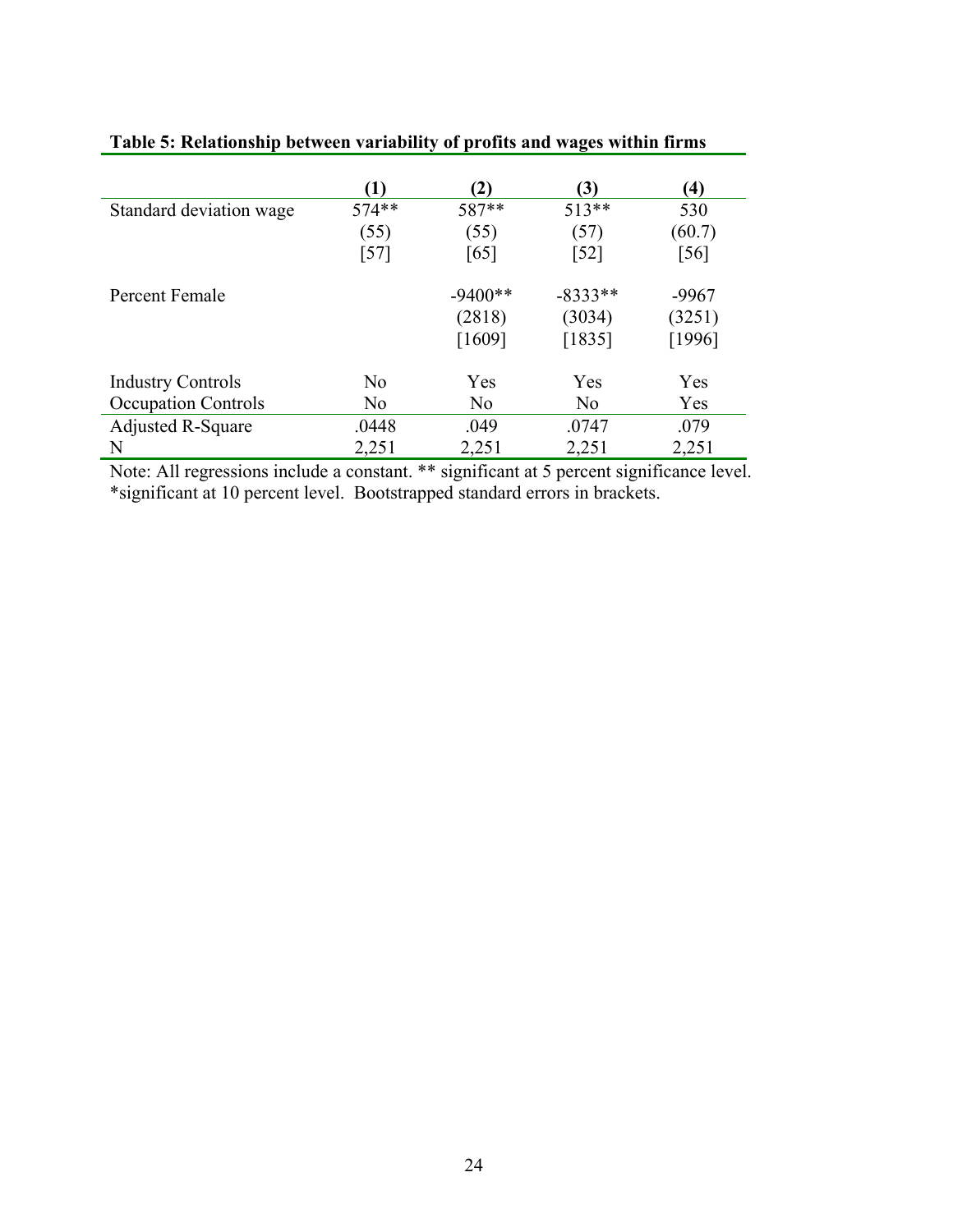|                            | (1)                   | (2)                     | (3)                   | (4)                  | (5)                  |
|----------------------------|-----------------------|-------------------------|-----------------------|----------------------|----------------------|
| Percent Female             | $-7,199**$<br>(8,677) | $-12,500$ **<br>(9,386) | $-9,864**$<br>(9,912) | $-11,630*$<br>(9349) | $-11,006*$<br>(9424) |
| Firm size                  |                       |                         |                       | 168**<br>(10)        | 168**<br>(10)        |
| <b>Percent Married</b>     |                       |                         |                       |                      | 4,482<br>(8, 428)    |
| <b>Industry Controls</b>   | N <sub>o</sub>        | Yes                     | Yes                   | Yes                  | Yes                  |
| <b>Occupation Controls</b> | N <sub>0</sub>        | N <sub>0</sub>          | Yes                   | Yes                  | Yes                  |
| <b>Adjusted R-Square</b>   | .0003                 | .0079                   | 0.01                  | 0.12                 | 0.12                 |
| N                          | 2,251                 | 2,251                   | 2,251                 | 2,251                | 2,251                |

### **Table 6: Estimation of relation between profit within plants and percentage of female workers - dependent variable profit within plant 1986-1997**

Note: All regressions include a constant. \*\* significant at 5 percent significance level. \*significant at 10 percent level.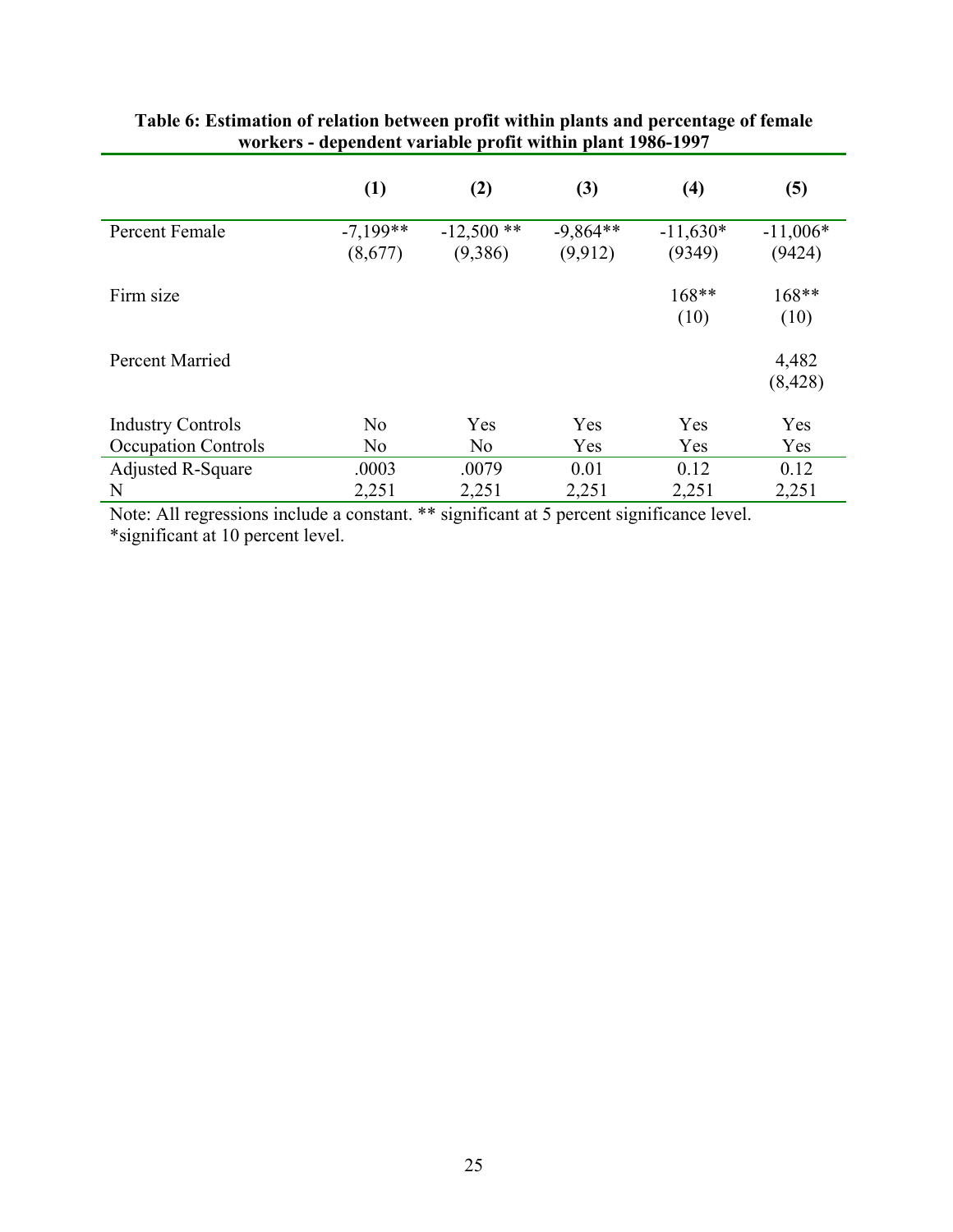|                            |                | 1997           |           |           |           |
|----------------------------|----------------|----------------|-----------|-----------|-----------|
| Variable                   | (1)            | (2)            | (3)       | (4)       | (5)       |
| Percent Female             | $-7294**$      | $-5001**$      | $-3975**$ | $-4992**$ | $-4418**$ |
|                            | (2879)         | (3064)         | (3230)    | (2612)    | (2632)    |
|                            | [1336]         | [1597]         | [1483]    | [1317]    | [1472]    |
| Firm size                  |                |                |           | 97**      | 97**      |
|                            |                |                |           | (2.81)    | (34.47)   |
|                            |                |                |           | [16.7]    | [17.83]   |
| Percent Married            |                |                |           |           | 4122**    |
|                            |                |                |           |           | (2354)    |
|                            |                |                |           |           | [1362]    |
| <b>Industry Controls</b>   | N <sub>o</sub> | Yes            | Yes       | Yes       | Yes       |
| <b>Occupation Controls</b> | N <sub>o</sub> | N <sub>o</sub> | Yes       | Yes       | Yes       |
| Constant                   | 10750          | 9522           | 5511      | 4498      | 1629      |
|                            | (897)          | (1563)         | (6519)    | (5272)    | (5518)    |
| Adjusted R-square          | 0.0028         | 0.045          | 0.054     | 0.3816    | 0.3825    |
| N                          | 2,251          | 2,251          | 2,251     | 2,251     | 2,251     |

**Table 7: Estimation of relation between variability in profits within plants and percentage of female workers - dependent variable standard deviation of profits within plant 1986-**

Note: All regressions include a constant. Standard errors are in round parentheses. Bootstrap standard errors with 200 repetitions are reported in squared parentheses. \*\* significant at 5 percent significance level. Industry Controls are indicators for the two-digit industry group. Occupation controls are dummy variables for 22 groups.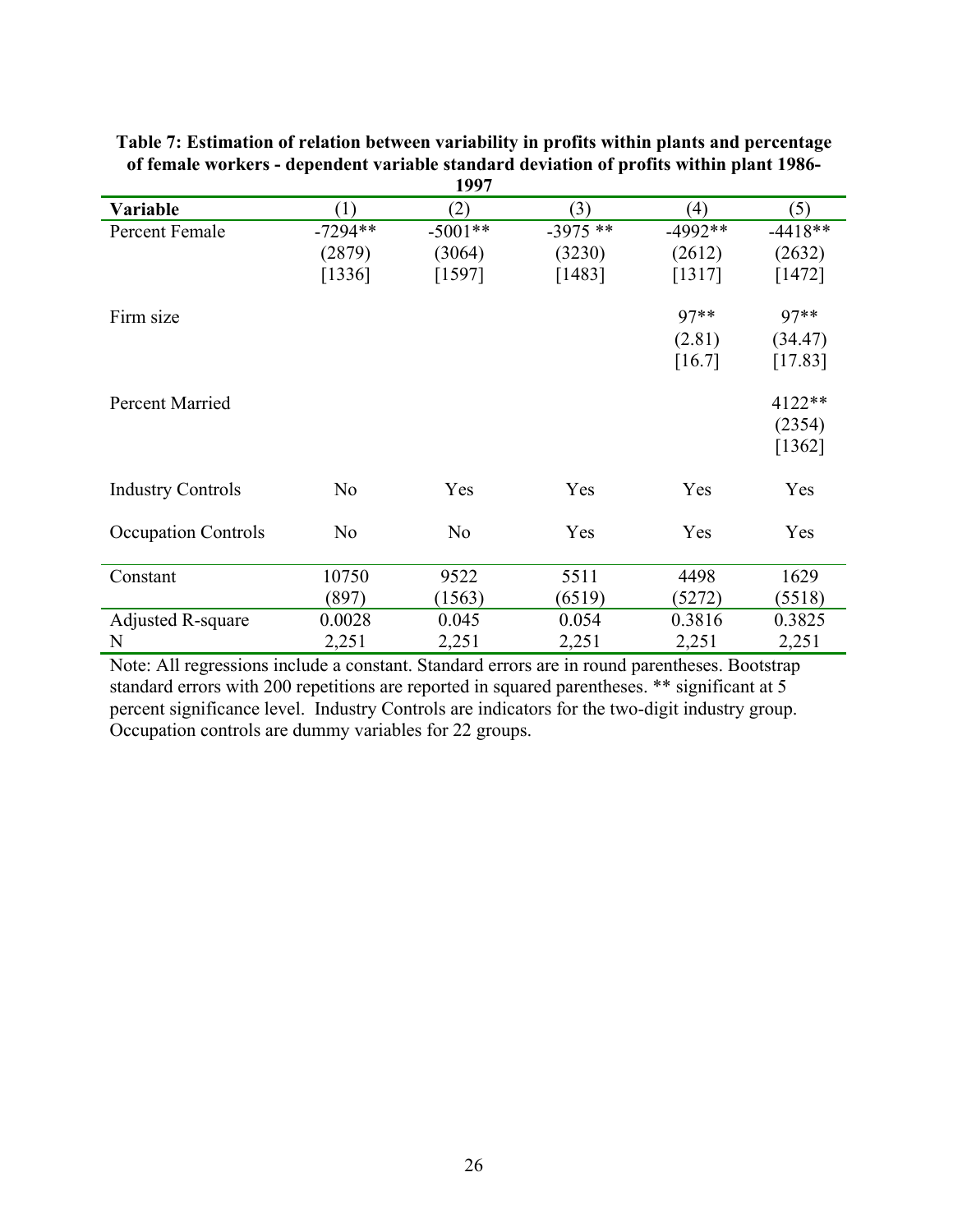| WILIIII a piant 1900-1997  |                |                |           |            |  |  |  |
|----------------------------|----------------|----------------|-----------|------------|--|--|--|
|                            | (1)            | (2)            | (3)       | (4)        |  |  |  |
| Percent Female             | $-17949**$     | $-12352**$     | $-9694**$ | $-12344**$ |  |  |  |
|                            | (7738)         | (8248)         | (8701)    | (7154)     |  |  |  |
|                            | [3478]         | [4180]         | [3948]    | [3438]     |  |  |  |
| Firm Size                  |                |                |           | 252        |  |  |  |
|                            |                |                |           | (7.71)     |  |  |  |
|                            |                |                |           | [49.82]    |  |  |  |
| <b>Industry Controls</b>   | N <sub>0</sub> | Yes            | Yes       | Yes        |  |  |  |
| <b>Occupation Controls</b> | N <sub>0</sub> | N <sub>o</sub> | Yes       | Yes        |  |  |  |
| Adjusted R-square          | 0.0024         | 0.042          | 0.049     | 0.3579     |  |  |  |
| N                          | 2,251          | 2,251          | 2,251     | 2,251      |  |  |  |

**Table 8: Estimation of relation between variability in profits within plants and percentage**  of female workers - dependent variable 90<sup>th</sup> percentile-10<sup>th</sup> percentile-difference in profits **within a plant 1986-1997** 

Note: All regressions include a constant. Standard errors are in round parentheses. Bootstrap standard errors with 200 repetitions are reported in squared parentheses. \*\* significant at 5 percent significance level.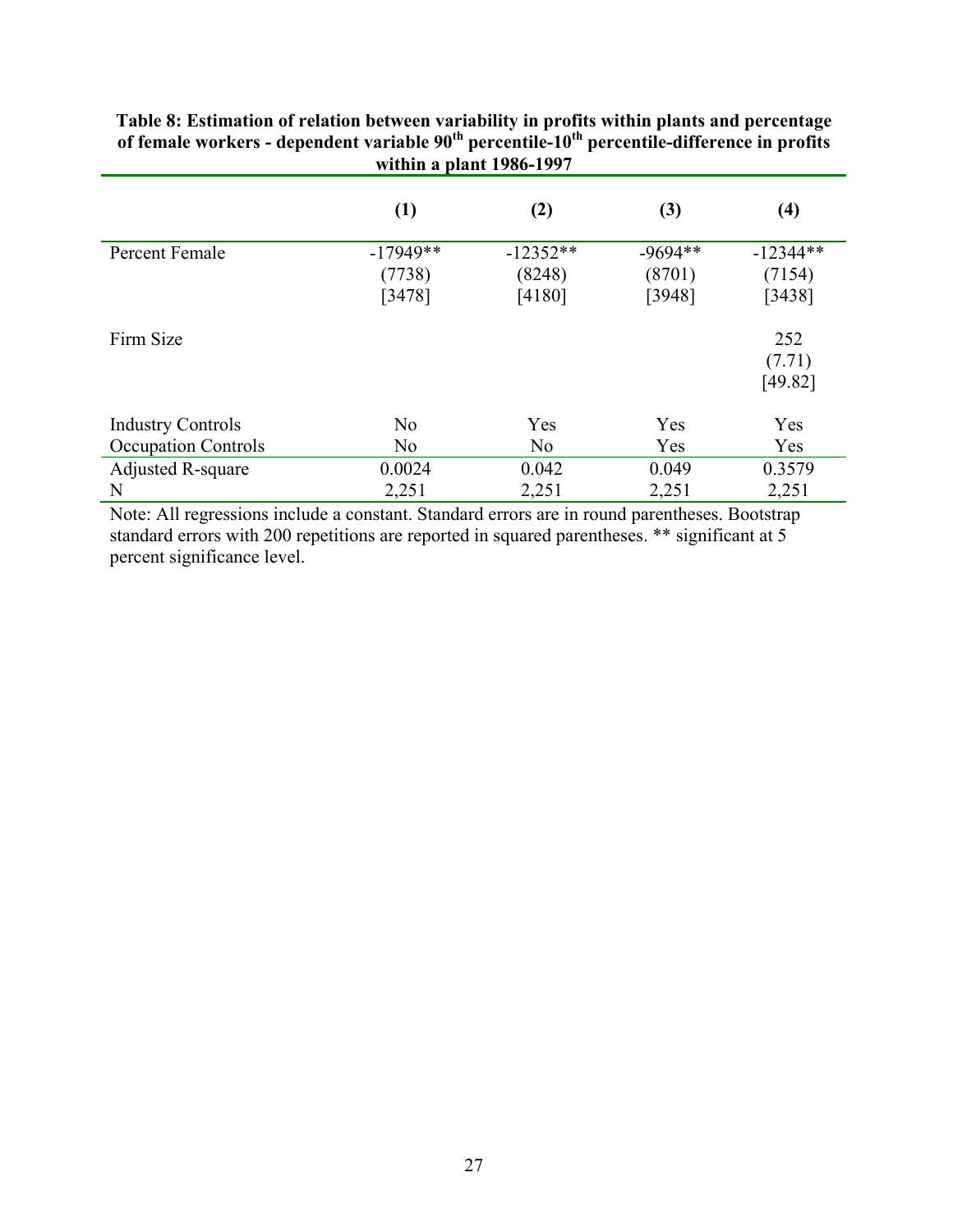| <b>Manufactul III</b>                        |                                  |                     |                      |  |  |
|----------------------------------------------|----------------------------------|---------------------|----------------------|--|--|
|                                              | Percent of<br>All Workers        | Percent<br>Females* | Average<br>Firm Size |  |  |
| Food                                         | 19.8                             | 29.1                | 76                   |  |  |
| Textiles, Apparel, and Leather Products      | 4.7                              | 29.7                | 59                   |  |  |
| Wood and Wood Products, including Furniture  | 12.2                             | 23.1                | 58                   |  |  |
|                                              |                                  |                     |                      |  |  |
| Paper and Paper Products, including Printing | 14.6                             | 37.6                | 113                  |  |  |
| and Publishing                               |                                  |                     |                      |  |  |
| Chemicals and Chemical Petroleum, Coal,      | 9.2                              | 22.2                | 75                   |  |  |
| <b>Rubber and Plastic Products</b>           |                                  |                     |                      |  |  |
| <b>Mineral Products</b>                      | 5.6                              | 16.6                | 111                  |  |  |
| <b>Basic Metals</b>                          | 6.1                              | 16.0                | 270                  |  |  |
| <b>Fabricated Metal Products</b>             | 27.2                             | 15.4                | 94                   |  |  |
| Other Manufacturing Industries               | 0.6<br>$\sim$ $\sim$<br>$\cdots$ | 41.3                | 51                   |  |  |

# **Appendix Table 1 Industry Level Summary Statistics Manufacturing**

Note: \* Calculated as the average percentage of females within plant. Percentage of married does not differ across these industry sectors.